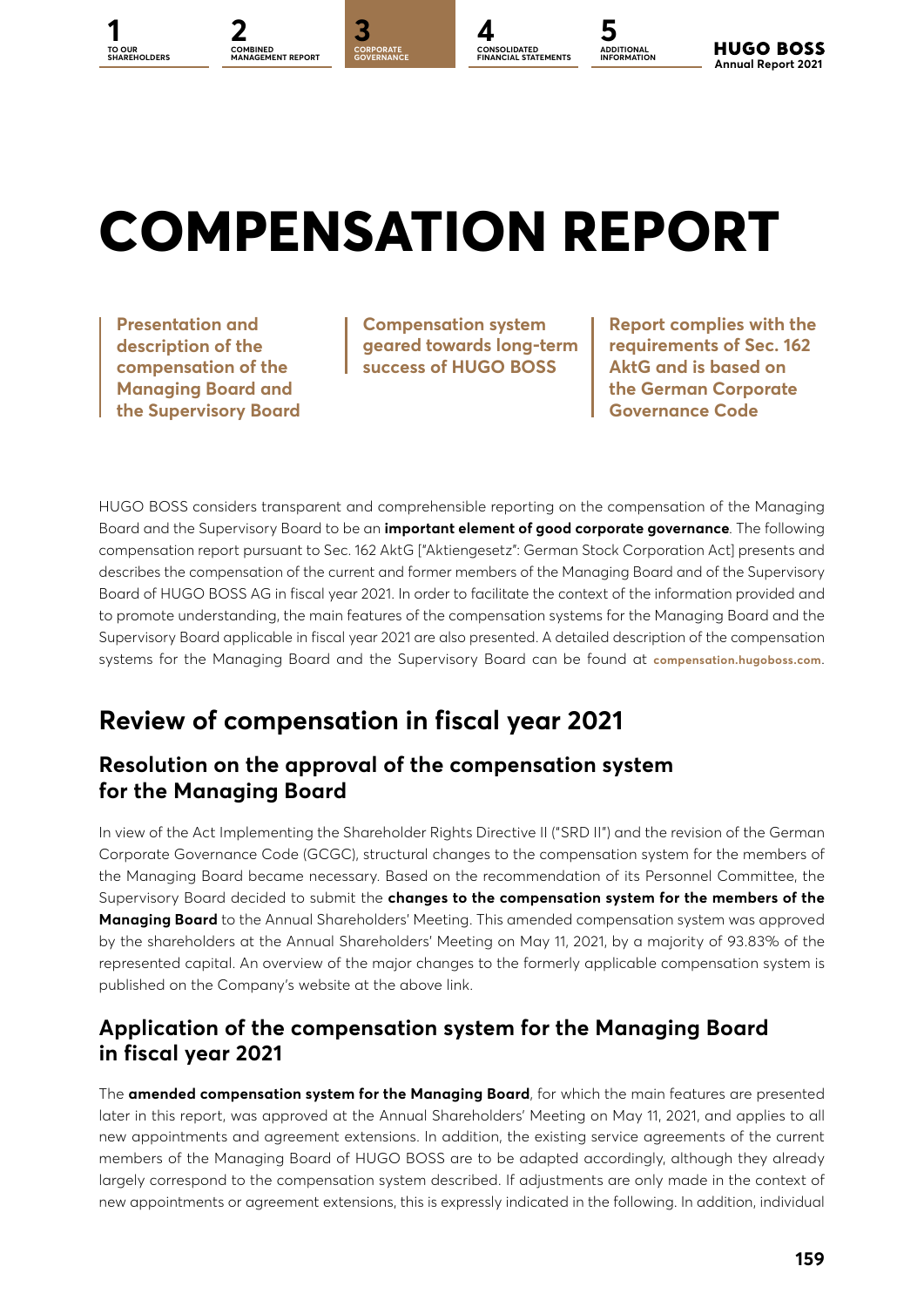

**GOVERNANCE**



**ADDITIONAL INFORMATION**

compensation was granted to the members of the Managing Board within the meaning of Sec. 162 AktG in fiscal year 2021, which had been agreed in previous fiscal years under the compensation system applicable at the time. This compensation is also presented and explained below, where relevant.

The Personnel Committee regularly reviews the **appropriateness and customarily nature of the compensation** of the Managing Board members and, if necessary, proposes adjustments to the Supervisory Board in order to ensure that compensation for the members of the Managing Board is customary for the market and competitive within the applicable framework. The suitability was last reviewed when developing the current compensation system. In this context, the compensation of the members of the Managing Board was compared with the companies of the DAX and MDAX, taking into account the size criteria of revenues, employees and market capitalization **(horizontal comparison)**. The review led to the conclusion that the compensation of the members of the HUGO BOSS Managing Board continues to be considered in line with the market. The appropriateness of the Managing Board compensation within the Group is reviewed annually based on the development of the Managing Board compensation compared to the development of the senior management compensation, defined as the first management level below the Managing Board, and to the development of the compensation of the employees as a whole, defined as the average compensation of the Group's full-time employees **(vertical comparison)**.

In accordance with the applicable compensation system, the Supervisory Board has set specific **target compensation** for each member of the Managing Board. The target compensation set for the members of the Managing Board was not adjusted in fiscal year 2021, nor is any adjustment planned for fiscal year 2022 – with the exception of possible adjustments in the context of individual agreement extensions.

In fiscal year 2021, there were two key personnel changes on the Managing Board of HUGO BOSS. Effective June 1, 2021, Daniel Grieder joined the Managing Board of HUGO BOSS as new **Chief Executive Officer (CEO)**. The Supervisory Board of HUGO BOSS AG had appointed Daniel Grieder as Chief Executive Officer for a period of five years on June 16, 2020. Chief Financial Officer (CFO) Yves Müller had temporarily assumed the role of Spokesperson of the Managing Board effective July 16, 2020. Correspondingly, Daniel Grieder receives a pro-rata compensation for fiscal year 2021. Yves Müller received a performance-related allowance for the interim assumption of the additional responsibility. In addition, effective January 1, 2021, Oliver Timm joined the Managing Board of HUGO BOSS AG as the new **Chief Sales Officer (CSO)**. Oliver Timm was appointed CSO on June 29, 2020.

**Chief Brand Officer (CBO)** Ingo Wilts informed the Supervisory Board of HUGO BOSS AG on February 23, 2022 that he will resign from his office as a member of the Managing Board for personal reasons with effect from February 28, 2022 and will thus leave the Managing Board of HUGO BOSS AG. The duties falling under the responsibility of Ingo Wilts shall be assumed by Chief Executive Officer Daniel Grieder.

The **"CLAIM 5" growth strategy**, presented on August 4, 2021, is aimed at significantly accelerating top- and bottom-line growth by 2025. The compensation of the Managing Board is closely linked to this strategy, as the performance-related compensation components (STI and LTI) are based on the development of financial performance criteria such as sales, operating profit (EBIT) and relative total shareholder return (RTSR), among other things. The inclusion of two non-financial performance criteria also emphasizes the Company's social and environmental responsibility as well as the objective of a sustainable, long-term successful business performance, which is also firmly anchored in "CLAIM 5". Overall, the design of the compensation system thus provides **important incentives for the successful execution of the Group strategy**.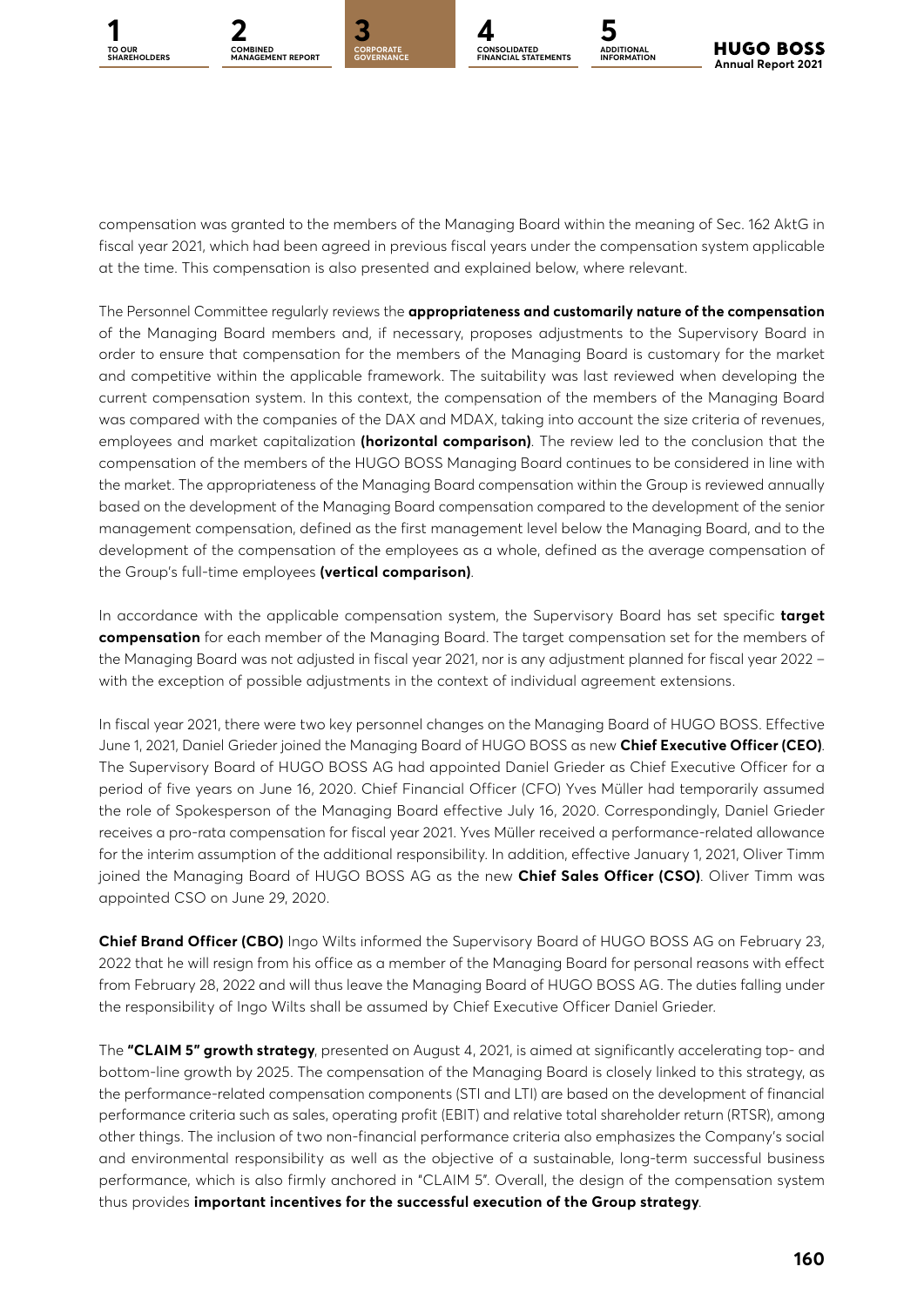



**GOVERNANCE**



**ADDITIONAL INFORMATION**

In the case of the **short-term incentive (STI)**, the strong sales and earnings development in fiscal year 2021, which, in addition to the general market recovery, is due to the successful execution of the "CLAIM 5" strategy, resulted in a financial outperformance of criteria targets set for fiscal year 2021 at the beginning of the reporting year. The average level of target achievement for the STI 2021 amounted to 139%. The payment due for fiscal year 2021 from the **long-term incentive (LTI)** tranche issued in fiscal year 2018 amounts to 60% of the target value (payment in fiscal year 2022).

In the past fiscal year, the Supervisory Board **did not make use** of the options provided by the compensation system in accordance with legal provisions to temporarily deviate from the compensation system or to make adjustments to the target achievement in certain circumstances.

This compensation report is prepared jointly by the Managing Board and the Supervisory Board. The compensation report is reviewed separately by the **external auditor**. In addition to the formal audit required by law pursuant to Sec. 162 (1) and (2) AktG, the content of the compensation report is also audited. The corresponding **report on the audit of the compensation report** is attached to this compensation report. **[Independent Auditor's Report on the Audit of the Content of the Remuneration Report prepared to comply with Sec.](#page--1-0) 162 AktG**

### **Application of the compensation system for the Supervisory Board in fiscal year 2021**

The **compensation system for the Supervisory Board**, which is **unchanged from the prior year**, was applied in full as set out in Art. 12 of the Company's Articles of Association.

Effective August 31, 2021, Antonio Simina, the long-serving **Deputy Chairman of the Supervisory Board**, retired. Bernd Simbeck, who had previously been a member of the Supervisory Board of HUGO BOSS AG from 2010 to 2015, re-joined the Supervisory Board on September 1, 2021, as the **successor** to the retired Antonio Simina. As set out in Art. 12 of the Company's Articles of Association, both receive pro-rata compensation for their activities in fiscal year 2021.

### **Compensation of the members of the Managing Board in fiscal year 2021**

### **Overview of the structure of the compensation system for the Managing Board**

The compensation system complies with the requirements of the German Stock Corporation Act, in particular the requirements of the Act Implementing the Shareholder Rights Directive II (SRD II), and is based on the recommendations of the GCGC as amended on December 16, 2019. The compensation system of the Managing Board is an important element of the Group's orientation and is intended to significantly **contribute to driving operational performance** and the **successful execution of the Group strategy**, and thus to the long-term success of HUGO BOSS. It is intended to support successful and sustainable corporate management. The compensation of the members of the Managing Board is therefore linked to the short- and long-term development of the Company. By selecting suitable performance criteria, important incentives are simultaneously set for the successful execution of the "CLAIM 5" strategy.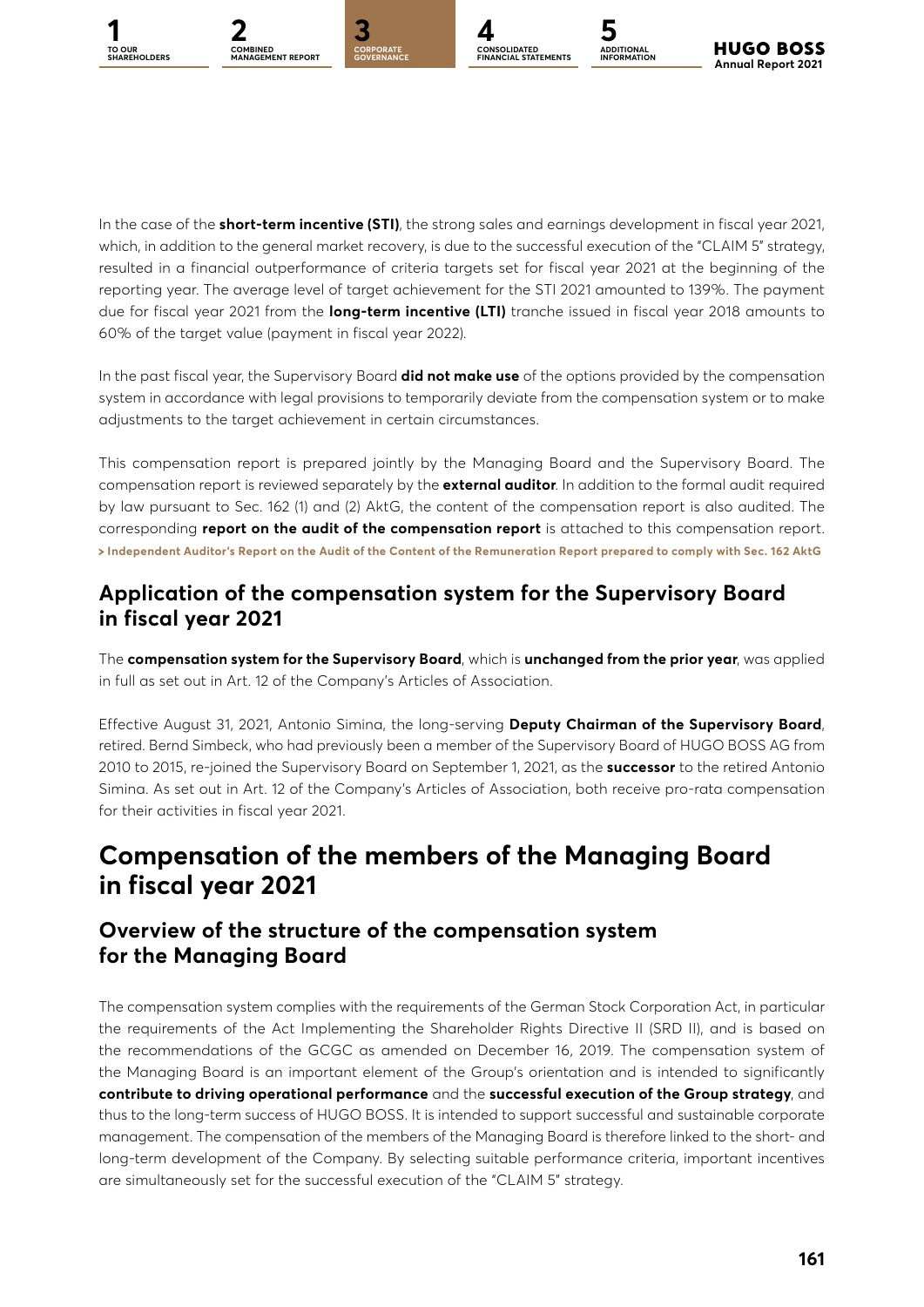





This means that the compensation of the members of the Managing Board is made up of non-performancerelated and performance-related components. The **target total compensation** of the Managing Board consists of fixed compensation, fringe benefits, pension commitments, the target amount of the short-term incentive (STI) and the target amount of the long-term incentive (LTI), and thus mainly comprises performance-related compensation elements. The aim is to strengthen the performance aspect of the compensation system. The proportion of the target amount of the LTI, which has a total term of four years, in the total target compensation exceeds that of the STI (ratio of around 60:40). This is intended to ensure that the compensation structure as a whole is geared toward a **sustainable and long-term successful business development**.

**Malus and clawback regulations** are provided for the variable compensation components. The total annual compensation of the members of the Managing Board is also limited to a **maximum compensation**. In addition, the **Share Ownership Guidelines** form another essential element of the compensation system. The compensation system also regulates **further compensation-related legal matters**, such as agreement terms and commitments upon termination of Managing Board activities.

The following table shows the **basic components of the compensation system for the Managing Board and their structure**. The components and their specific application in fiscal year 2021 are explained in detail below.

| compensation<br>Fixed                          | Base salary                                         | Annual fixed compensation, paid as a monthly salary                                                                                                                                            |                                                                                                                                                                                                                                                                                                                                                                                                                            |  |  |  |  |  |  |
|------------------------------------------------|-----------------------------------------------------|------------------------------------------------------------------------------------------------------------------------------------------------------------------------------------------------|----------------------------------------------------------------------------------------------------------------------------------------------------------------------------------------------------------------------------------------------------------------------------------------------------------------------------------------------------------------------------------------------------------------------------|--|--|--|--|--|--|
|                                                | Fringe benefits                                     | Benefits in kind, which include the use of a company car, insurance allowances and, to a lesser extent,<br>other equipment and benefits required for the performance of Managing Board duties. |                                                                                                                                                                                                                                                                                                                                                                                                                            |  |  |  |  |  |  |
|                                                | Contributions to<br>pension commitments             | · Fixed age limit: 65 years                                                                                                                                                                    | • Contribution plan (payment into a reinsurance policy)<br>• Contribution: 40% of the fixed base salary                                                                                                                                                                                                                                                                                                                    |  |  |  |  |  |  |
|                                                | Short-term variable                                 | Plan type                                                                                                                                                                                      | Target bonus system                                                                                                                                                                                                                                                                                                                                                                                                        |  |  |  |  |  |  |
|                                                | compensation (STI)                                  | Plan term                                                                                                                                                                                      | 1 year                                                                                                                                                                                                                                                                                                                                                                                                                     |  |  |  |  |  |  |
| Performance-related (variable)<br>compensation |                                                     | Performance<br>targets                                                                                                                                                                         | · 40% EBIT (target achievement: 0%-150%)<br>· 30% sales (target achievement: 0%-150%)<br>· 30% trade net working capital as a percentage of sales (target achievement: 0%-150%)                                                                                                                                                                                                                                            |  |  |  |  |  |  |
|                                                |                                                     | Payout                                                                                                                                                                                         | In cash at the end of the fiscal year (cap: 150% of the individual target amount)                                                                                                                                                                                                                                                                                                                                          |  |  |  |  |  |  |
|                                                | Long-term variable<br>compensation (LTI)            | Plan type                                                                                                                                                                                      | Performance share plan                                                                                                                                                                                                                                                                                                                                                                                                     |  |  |  |  |  |  |
|                                                |                                                     | Plan term                                                                                                                                                                                      | 4 years                                                                                                                                                                                                                                                                                                                                                                                                                    |  |  |  |  |  |  |
|                                                |                                                     | Performance<br>targets                                                                                                                                                                         | · 1/3 relative total shareholder return (RTSR) (target achievement: 0%-200%)<br>· 1/3 return on capital employed (ROCE) (target achievement: 0%-200%)<br>· 1/6 employee satisfaction (target achievement: 0%-200%)<br>• 1/6 performance in the field of sustainability (target achievement: 0%-200%)                                                                                                                       |  |  |  |  |  |  |
|                                                |                                                     | Payout                                                                                                                                                                                         | In cash at the end of the four-year plan term (cap: 250% of the individual target amount)                                                                                                                                                                                                                                                                                                                                  |  |  |  |  |  |  |
|                                                | <b>Special compensation</b><br>(sign-on; allowance) |                                                                                                                                                                                                | • No possibility of special compensation at the discretion of the Supervisory Board in the event<br>of extraordinary performance<br>• Granting of further, special compensation elements on a temporary basis (payments to new members<br>of the Managing Board, for example to compensate for the loss of variable compensation from former<br>employers, or for taking on additional responsibility on an interim basis) |  |  |  |  |  |  |
|                                                | <b>Malus and clawback</b>                           | Withholding or reclaiming part or all of variable compensation (STI and LTI)<br>in the event of compliance violations or incorrect consolidated financial statements                           |                                                                                                                                                                                                                                                                                                                                                                                                                            |  |  |  |  |  |  |
|                                                | Share ownership quidelines (SOG)                    | • 200% of annual gross base salary for the Chairman of the Managing Board (CEO)<br>• 100% of annual gross base salary for ordinary members of the Managing Board                               |                                                                                                                                                                                                                                                                                                                                                                                                                            |  |  |  |  |  |  |
|                                                | <b>Maximum compensation</b>                         |                                                                                                                                                                                                | • EUR 11,000,000 for the Chairman of the Managing Board (CEO)<br>• EUR 5,500,000 for ordinary members of the Managing Board                                                                                                                                                                                                                                                                                                |  |  |  |  |  |  |

#### **OVERVIEW OF THE COMPENSATION SYSTEM**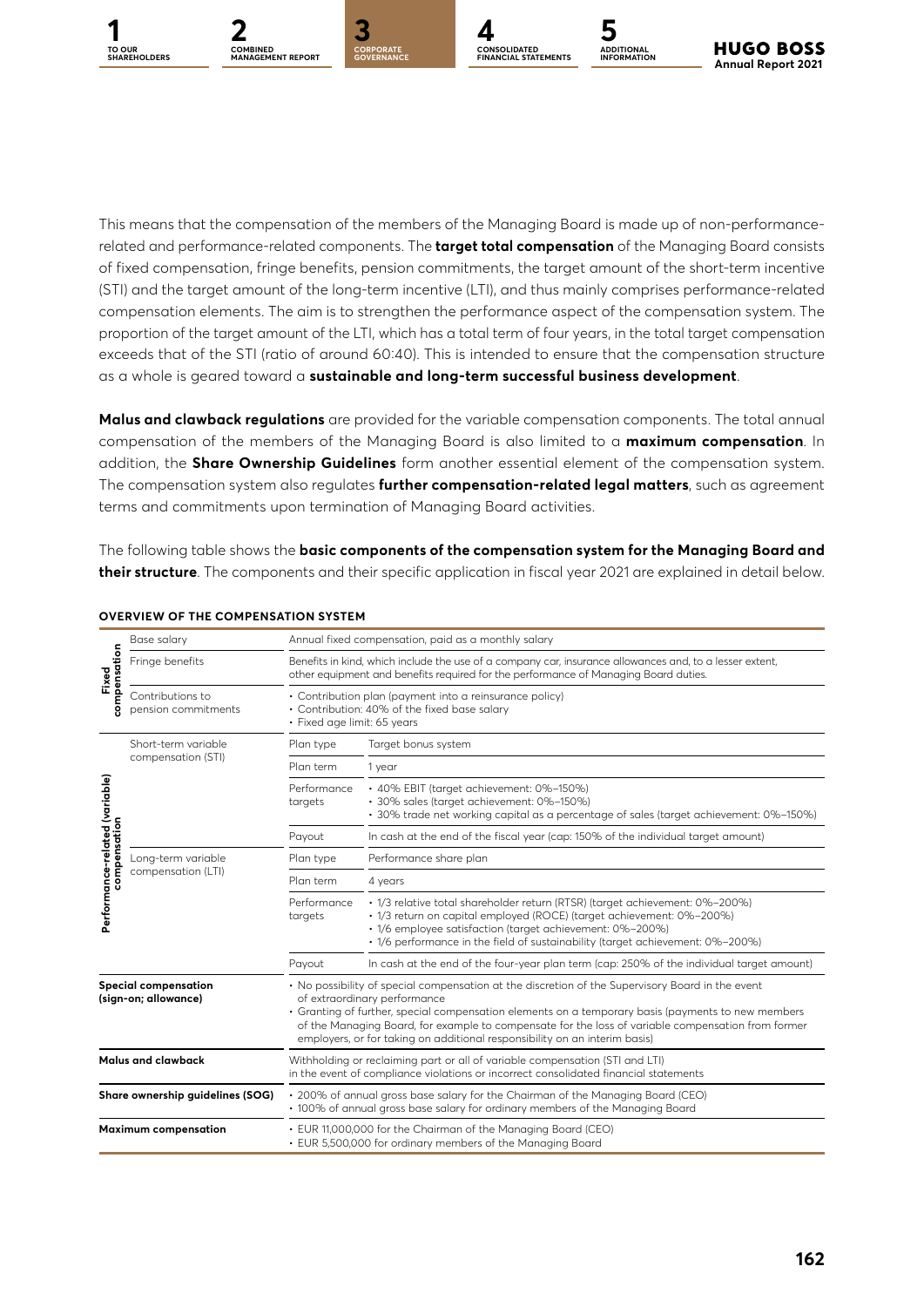

**ADDITIONAL INFORMATION**

The **relative proportions of the individual compensation components** in relation to the total target compensation (i.e., assuming a target achievement of 100% for the two variable compensation components) are detailed as follows:



### **Non-performance-related (fixed) compensation components**

The fixed compensation components consist of the fixed basic compensation, fringe benefits and contributions to retirement benefits.

The **fixed basic compensation** is paid as a monthly salary. It takes into account the role assigned to the member of the Managing Board and the associated duties and responsibilities of that member. The current annual basic compensation is EUR 1,300 thousand for Daniel Grieder, EUR 750 thousand for Yves Müller, EUR 725 thousand for Dr. Heiko Schäfer, EUR 750 thousand for Oliver Timm and EUR 725 thousand for Ingo Wilts.

In addition to the basic compensation, members of the Managing Board also receive **fringe benefits** to a lesser extent which they tax individually in accordance with the applicable tax regulations to the extent that a non-cash benefit arises for them from private use. The fringe benefits primarily include private use of the company car, contributions to health and nursing care insurance, the conclusion of and contributions to accident and D&O insurance (with deductible in accordance with Sec. 93(2) sentence 3 AktG), a minor clothing allowance for purchasing HUGO BOSS products for representative purposes, the reimbursement of reasonable tax consultancy costs as well as, to a lesser extent, other equipment and benefits required for the performance of the duties of the Managing Board. In addition, for new members of the Managing Board, reasonable costs for accommodation in Metzingen, home and return flights and relocation costs in the event of moving to Metzingen (or the surrounding area) will be reimbursed.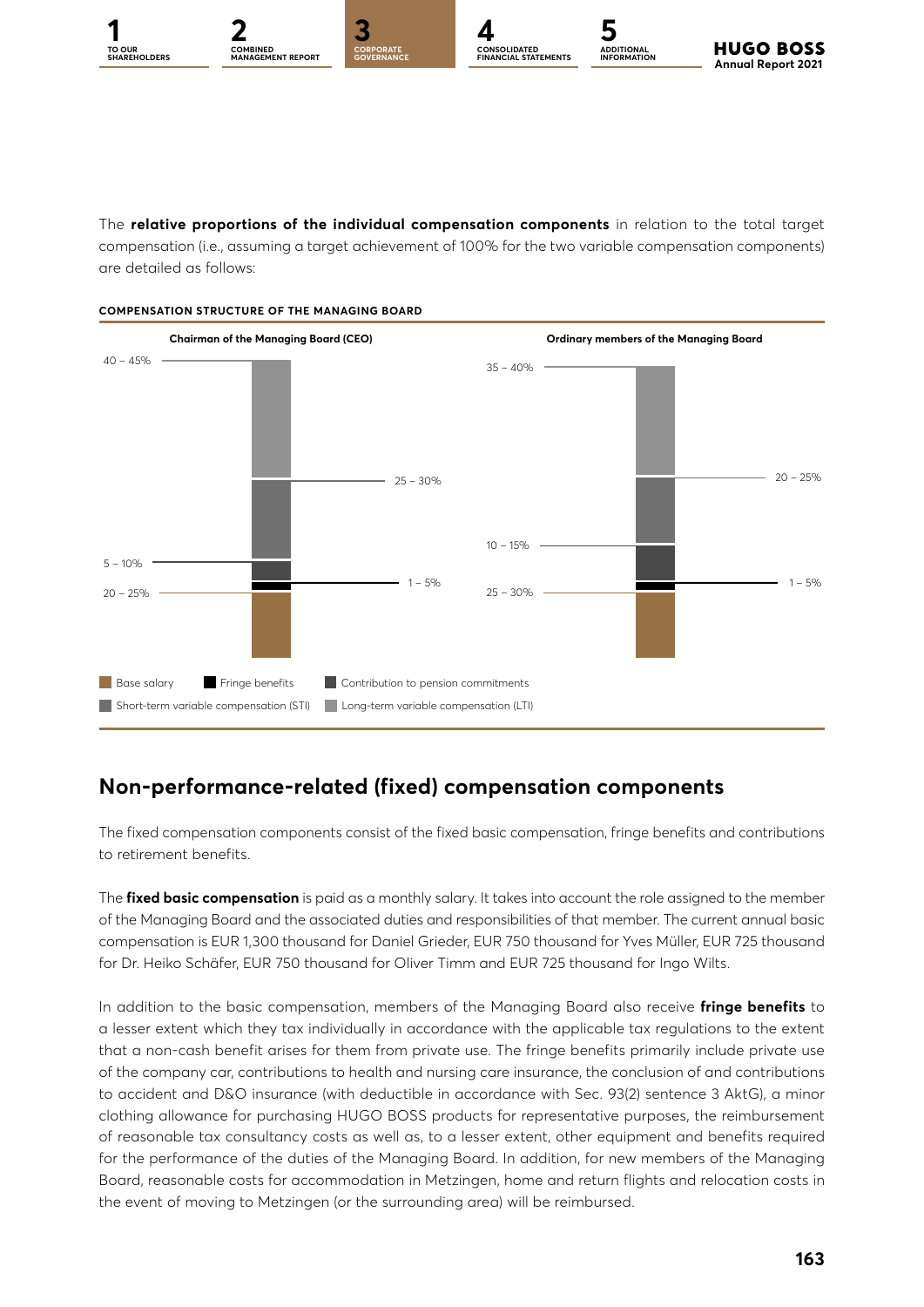



**GOVERNANCE**



**ADDITIONAL INFORMATION**

The **pension commitments** to the members of the Managing Board are defined contribution pension commitments. HUGO BOSS pays an annual pension contribution of 40% of the individual basic compensation into an employer's pensions liability insurance policy for the members of the Managing Board. The amount of retirement benefit in this regard corresponds to the amount accumulated by means of the individual employer's pension liability insurance. This results from the total annual pension contributions plus an annual interest rate depending on the respective insurance tariff. An entitlement to retirement benefits arises on or after reaching a fixed age of 65 or in the event that the Managing Board member becomes permanently unable to work due to illness or accident before reaching the age limit and leaves the Company. In the event of the death of the member of the Managing Board, their spouse or registered partner under the German Civil Partnership Act and their orphans are entitled to a survivor's pension. If the member of the Managing Board leaves the Company before retirement, the entitlement to pension benefits is retained for a pensionable service period of more than three years. If the member of the Managing Board leaves the Company before reaching the fixed retirement age, the entitlement amount corresponds to the benefits from the non-contributory reinsurance policy at the time of departure. Ongoing pension payments are adjusted annually by at least 1%. The Supervisory Board received guidance from an independent compensation expert when designing the contribution-based pension scheme for the current members of the Managing Board.

A pension commitment exists through the Company for Mark Langer, former Chairman of the Managing Board (CEO), in the form of a **benefit-based pension commitment**. The amount of the subsequent postemployment benefit is limited to 60% of the pensionable income in this regard. A post-employment benefit shall be paid to the surviving dependents in the form of a widow's or an orphan's pension. If the Chairman of the Managing Board (CEO) leaves the Company before becoming eligible for a pension, the period by which the benefits become vested has been agreed in accordance with the statutory regulations. However, there was no pro rata temporis reduction of the pension entitlement as provided for under legal provisions. For pension purposes, Mark Langer is placed in the position as if the employment had lasted until December 31, 2021 as originally planned. Ongoing pension payments are adjusted annually by at least 1%.

In addition, HUGO BOSS offers the members of the Managing Board the option of acquiring **additional pension benefits** under deferred compensation agreements. This supplementary pension plan can take the form of retirement benefits or, alternatively, the form of occupational incapacity benefits and/or surviving dependents' benefits and/or the form of a lump-sum death grant. The pension benefits take the form of monthly payments, while surviving dependents' benefits can also be granted in the form of a lump-sum capital payment. The contributions from deferred compensation agreements are included in the statement of the non-performance-related compensation awarded and due for the respective fiscal year. Provisions and plan assets are recognized at the same amount.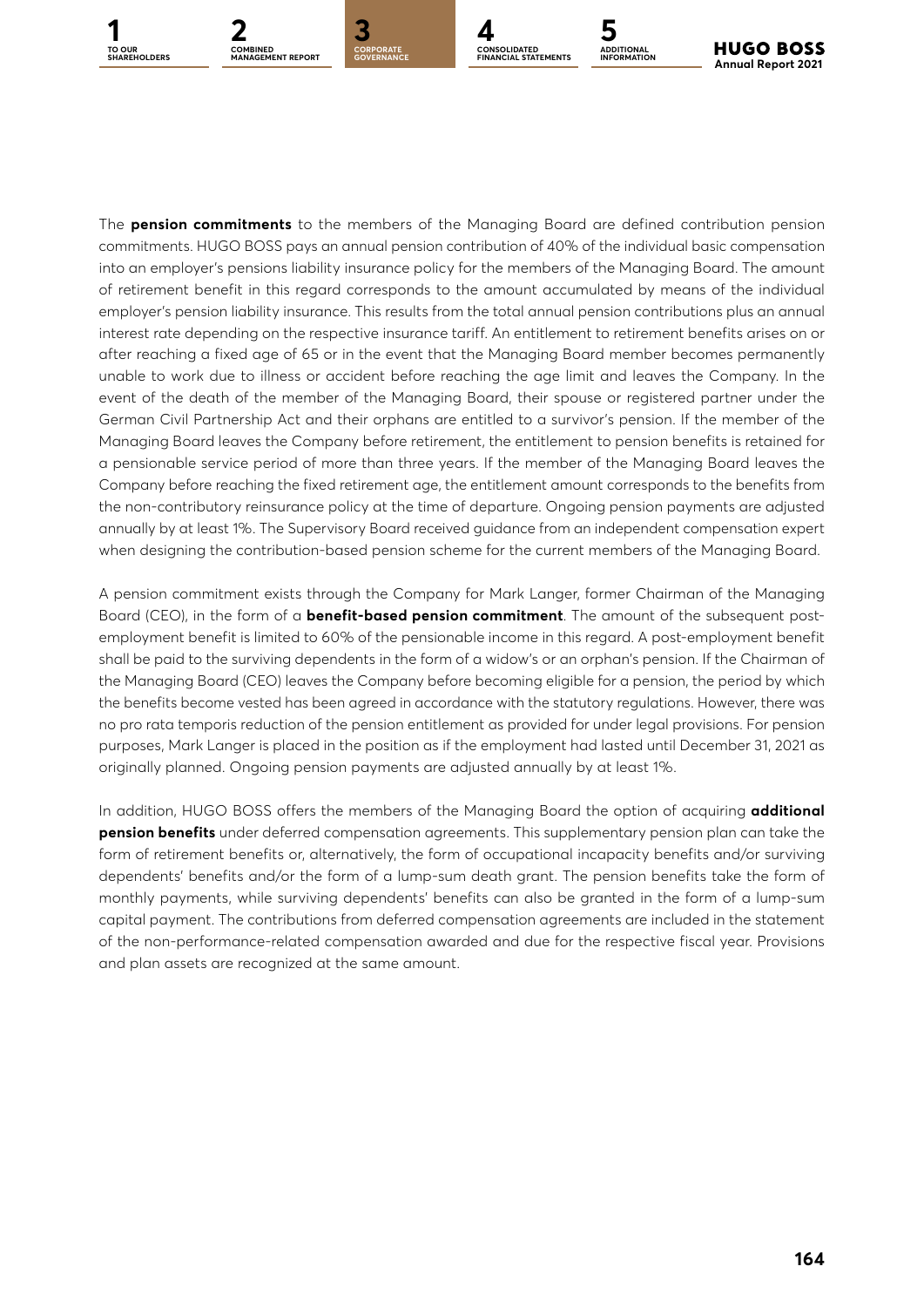



**CONSOLIDATED FINANCIAL STATEMENTS ADDITIONAL INFORMATION**

**HUGO BOSS Annual Report 2021** 

#### **PENSION COMMITMENTS** (IN FUR THOUSAND)



### **Performance-related (variable) compensation components**

The compensation system of the Managing Board comprises two performance-related components: short-term variable compensation (STI) and long-term variable compensation (LTI). Both are linked to the performance of the Company and are intended to provide **incentives for the successful execution of the Group strategy** and for the **value-creating and long-term development of HUGO BOSS**. The performance criteria and the key indicators used in fiscal year 2021 for the performance assessment in the context of variable compensation are consistent with the Group strategy, and derived from the strategic targets as well as operational performance indicators of HUGO BOSS. In addition, they correspond to the applicable compensation system.

#### **Short-term incentive (STI) for 2021**

#### **General functioning**

The STI is the short-term variable compensation component, with its general functioning and structure remaining unchanged from the previous compensation system, which was applicable up to and including April 1, 2021. The term is one fiscal year. The amount of the STI is based on the development of financial performance criteria. In accordance with the Group's management system, the Supervisory Board has defined the following **three financial performance criteria as target components**:

- Sales (the sales proceeds recognized in the consolidated financial statements using the exchange rates underlying the budget)
- EBIT (the Group's net income before interest and taxes)
- Trade net working capital (TNWC; the total of raw and finished goods as well as trade receivables less trade payables) as a percentage of sales **[Group Management](#page--1-0)**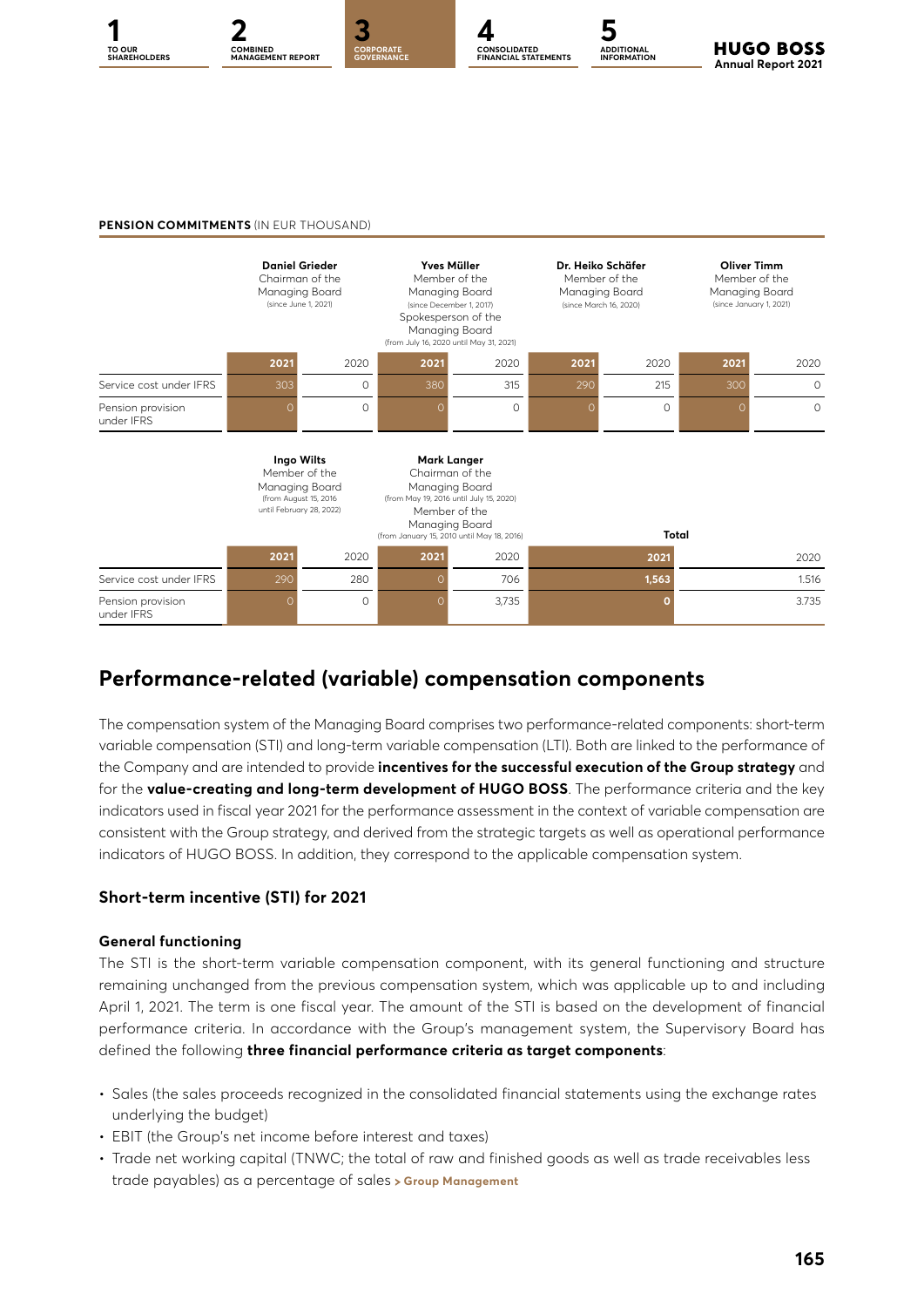





EBIT contributes a **weighting** of 40% to the overall target achievement of the STI, while sales and TNWC each contribute 30% to the overall target achievement.

The STI **payout** is calculated, on the basis of an individual target amount for each member of the Managing Board as defined in the respective service agreement and the overall target achievement, as follows:



#### **STI TARGET BONUS SYSTEM**

The **maximum payout** from the STI is capped at a total of 150% of the target amount. There is no guaranteed minimum target achievement. Consequently, the payout can also be waived completely. The STI is payable within a week of the Supervisory Board approving the consolidated financial statements for the respective fiscal year.

#### **Contribution to the long-term development of the Group**

The STI is intended to ensure the **ongoing execution of the operational targets**, the achievement of which is of material importance for the long-term success of the Group. In light of the "CLAIM 5" strategy, which aims at achieving significant top- and bottom-line improvements by 2025, sales and EBIT are key target figures of the STI. At the same time, the TNWC is the most important indicator for managing the efficient use of capital and is therefore taken as the third financial performance criterion in the STI.

#### **Financial performance criteria**

At the beginning of the fiscal year, the Supervisory Board decided on a **target**, a **minimum target** and a **maximum target** for the three financial performance criteria of sales, EBIT and TNWC. The target for the respective financial performance criterion is derived from the budget plan approved by the Supervisory Board. If the target is reached, target achievement is 100%. If the target value is greater than or equal to the maximum target, target achievement is 150%. In this case, a further increase in the target value does not lead to a further increase in target achievement. If the minimum target is reached, target achievement is 75%. If the target value is below the minimum target, target achievement is 0%. Target achievement between the specified targets (75%; 100%; 150%) is interpolated on a linear basis.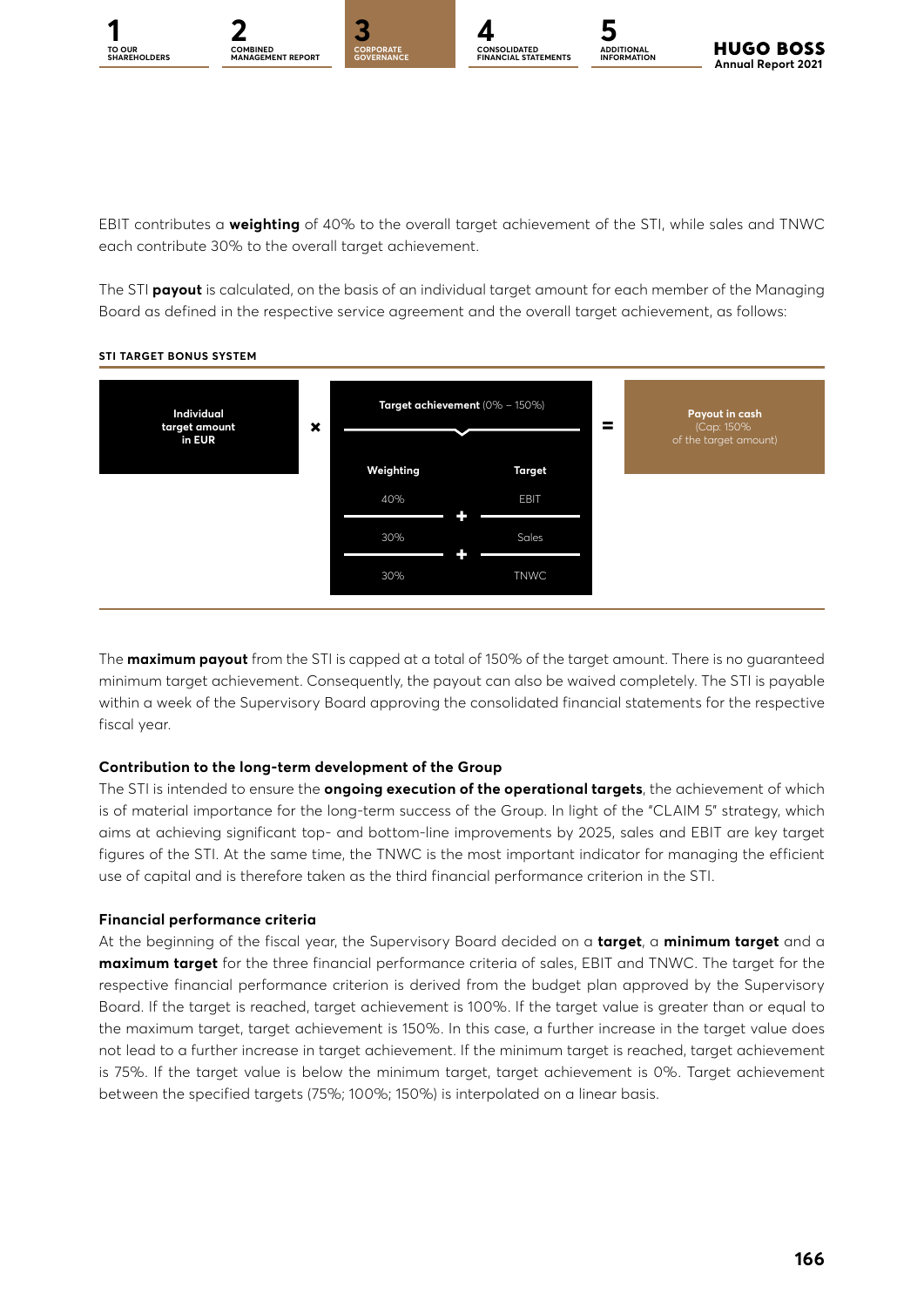

**CONSOLIDATED FINANCIAL STATEMENTS**



For fiscal year 2021, the Supervisory Board has set the following **target achievement corridors** at the beginning of the fiscal year with regard to the respective financial targets:

#### **STI TARGET ACHIEVEMENT CORRIDORS FOR FISCAL YEAR 2021**



In the event of **100% target achievement** for the STI 2021, a total amount of EUR 3,015 thousand would be paid out (Daniel Grieder EUR 875 thousand, Yves Müller EUR 500 thousand, Dr. Heiko Schäfer EUR 500 thousand, Oliver Timm EUR 650 thousand and Ingo Wilts EUR 490 thousand). For Daniel Grieder, the target value is calculated pro rata temporis from the start of his Managing Board activities on June 1, 2021. On a one-off basis, Daniel Grieder was guaranteed a target achievement of 100% for fiscal year 2021.

With regard to the financial performance criteria relevant for fiscal year 2021, the Supervisory Board determined the following **target achievement** based on the performance corridors defined at the beginning of the fiscal year:

#### **TARGET ACHIEVEMENT STI 2021** (IN EUR MILLION)

| Target component                                      | Target<br>weighting | Target value 2021<br>(based on target<br>achievement<br>of 100%) | Performance<br>corridor (Min/Max)<br>2021 | Actual value<br>2021 | <b>Target</b><br>achievement<br>2021 |
|-------------------------------------------------------|---------------------|------------------------------------------------------------------|-------------------------------------------|----------------------|--------------------------------------|
| Sales <sup>1</sup>                                    | 30%                 | 2.400                                                            | 1,971 to 2,971                            | 2.781                | 133%                                 |
| EBIT                                                  | 40%                 | 120                                                              | 0 to 280                                  | 228                  | 134%                                 |
| Trade net working capital<br>as a percentage of sales | 30%                 | 24.4%                                                            | 28.4% to 20.4%                            | 17.2%                | 150%                                 |
| Total                                                 | 100%                |                                                                  |                                           |                      | 139%                                 |

**1** Using the exchange rates underlying the budget.

For fiscal year 2021, the **average target achievement** is therefore 139%.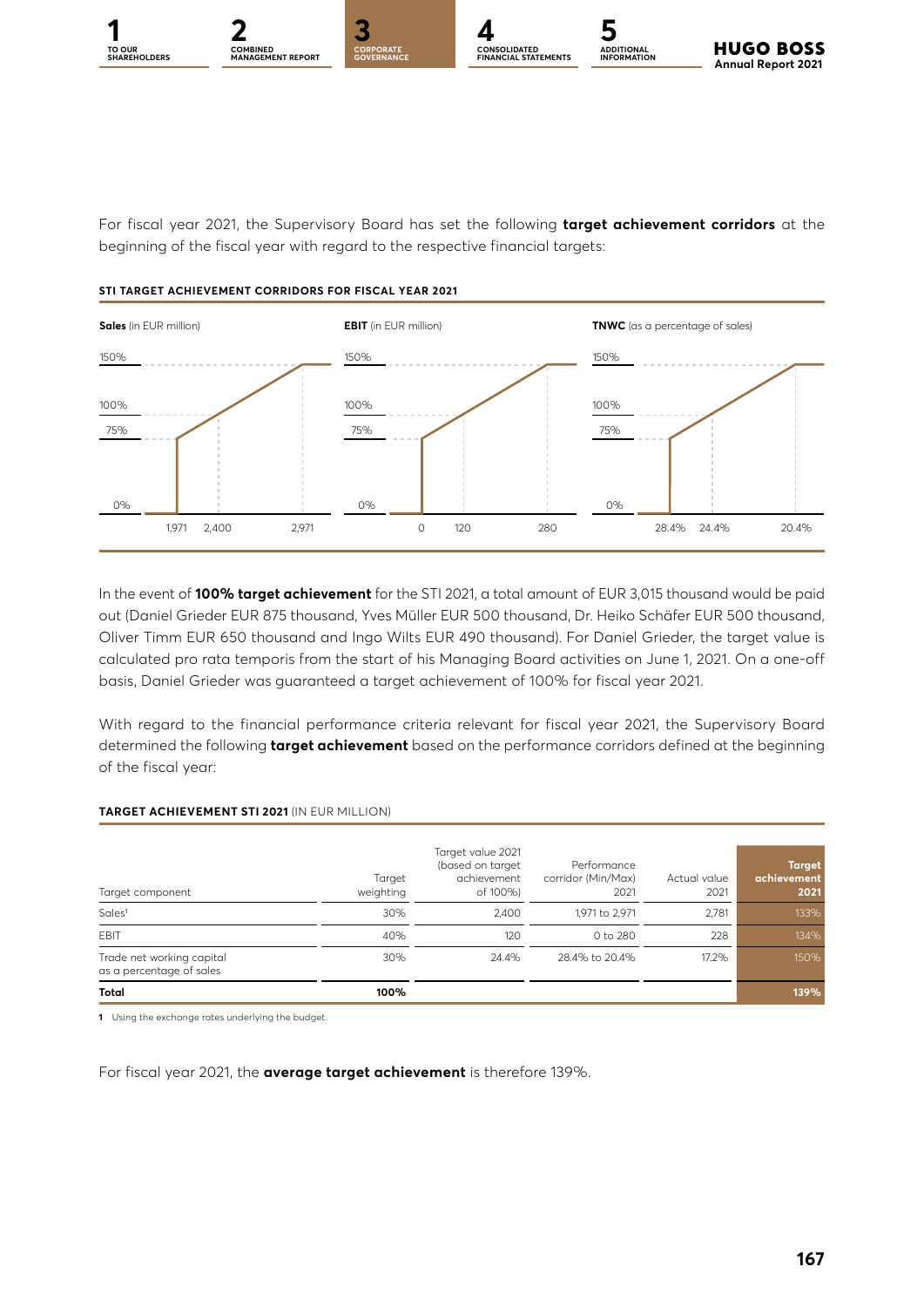**TO OUR** 



**GOVERNANCE**



#### **Target achievement STI 2021**

The **individual payout amounts** for the STI 2021, which are allocated to the compensation awarded and due in fiscal year 2021, are therefore as follows:

#### **PAYOUT FOR THE STI 2021**

|                                                                                                                                               | Target amount<br>(in EUR thousand) | Total target<br>achievement | <b>Payout amount</b><br>(in EUR thousand) |
|-----------------------------------------------------------------------------------------------------------------------------------------------|------------------------------------|-----------------------------|-------------------------------------------|
| Daniel Grieder, Chairman of the Managing Board since June 1, 2021                                                                             | 875                                | 139%                        | 1,212                                     |
| Yves Müller, Member of the Managing Board since December 1, 2017,<br>Spokesperson of the Managing Board from July 16, 2020 until May 31, 2021 | 500                                | 139%                        | 693                                       |
| Dr. Heiko Schäfer, Member of the Managing Board<br>since March 16, 2020                                                                       | 500                                | 139%                        | 693                                       |
| Oliver Timm, Member of the Managing Board since January 1, 2021                                                                               | 650                                | 139%                        | 900                                       |
| Ingo Wilts, Member of the Managing Board<br>from August 15, 2016 until February 28, 2022                                                      | 490                                | 139%                        | 679                                       |
| Total                                                                                                                                         | 3.015                              | 139%                        | 4,176                                     |

To settle the entitlement from the STI 2021, the former Chairman of the Managing Board (CEO) Mark Langer will receive a payment of EUR 725 thousand based on a target compensation of EUR 750 thousand and a maximum amount of EUR 725 thousand agreed in the separation agreement dated April 2020. Payment will be made at the same time as the payment of the STI 2021 to the current members of the Managing Board in fiscal year 2022.

#### **Outlook for the STI for fiscal year 2022**

For the **STI for fiscal year 2022**, the three financial performance criteria described above, together with their respective weighting, remain unchanged. The specific targets for the three performance criteria will be disclosed and described in the compensation report for fiscal year 2022.

#### **Long-term incentive (LTI) for 2021**

#### **General functioning**

The LTI is the long-term variable compensation component with its general functioning and structure remaining largely unchanged from the previous compensation system, which was applicable up to and including April 1, 2021. Differences from the previous compensation system are indicated as such. The LTI is designed in the form of a **performance share plan** that takes into account both financial targets relevant to the Group strategy and non-financial ESG (environment, social, governance) targets. Consequently, the LTI is intended to ensure that the members of the Managing Board of HUGO BOSS pursue a sustainable business policy which is aligned to the interests of the Company. Accordingly, the Supervisory Board has determined the following **four performance criteria as additively linked target figures** for the LTI:

- Relative total shareholder return (RTSR) of the HUGO BOSS share
- Return on capital employed (ROCE)
- Employee satisfaction
- The Company's performance in the field of sustainability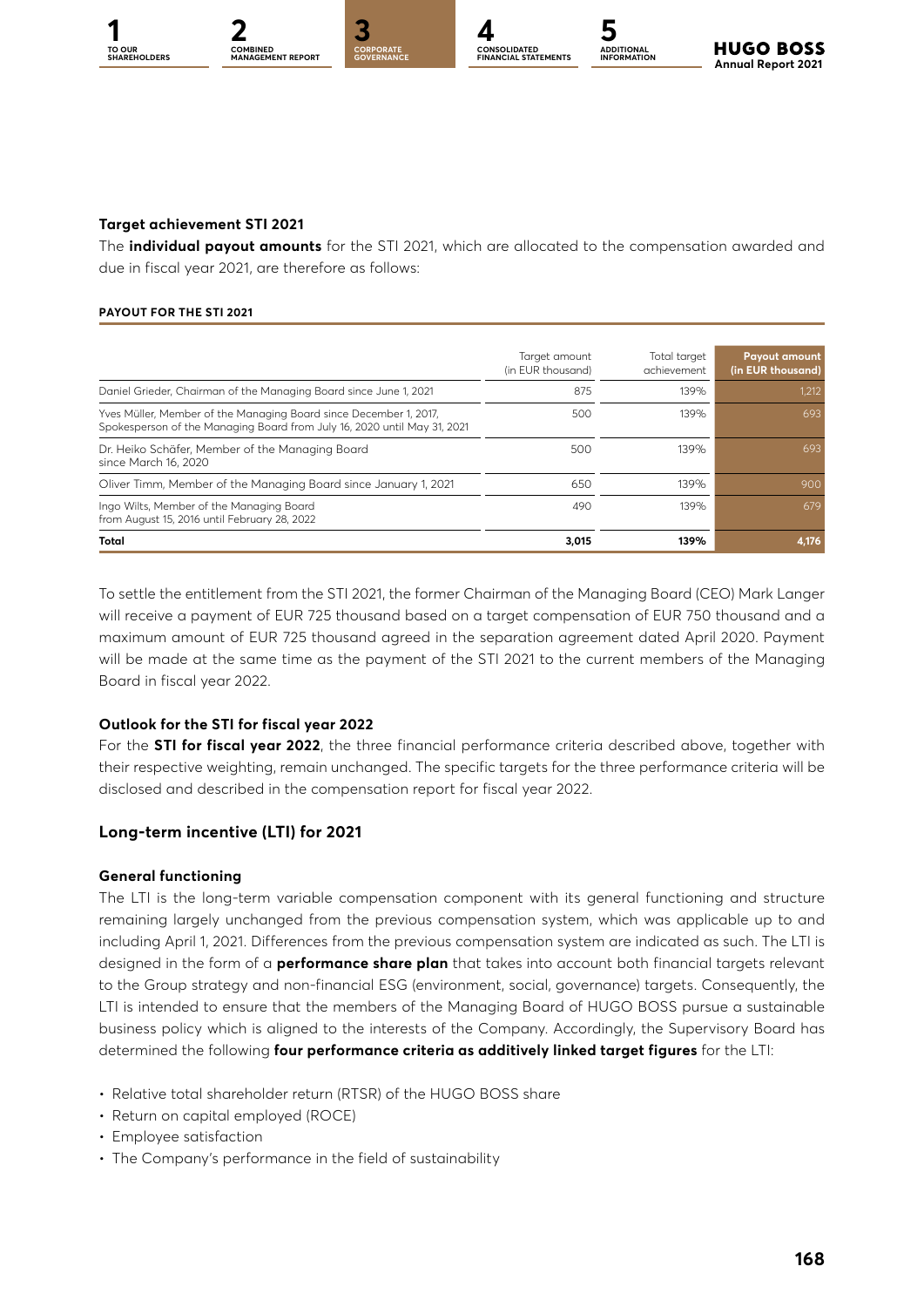**TO OUR** 



CORPORA<mark>TE</mark><br>GOVERNANCE



**ADDITIONAL INFORMATION**

**HUGO BOSS Annual Report 2021** 

The targets for the RTSR and ROCE performance criteria each account for one third of the LTI, while the targets for employee satisfaction and sustainability each account for one sixth.

The LTI is granted in annual tranches. Each tranche has **a three-year performance period**, which corresponds to the Group's medium-term planning horizon and which is followed by an **additional qualifying period of one year**, during which the performance of the share price continues to be taken into account. This results in a total term of four years.



#### **PERFORMANCE PERIODS AND QUALIFIYING PERIOD OF LTI TRANCHES**

The LTI provides that the members of the Managing Board receive a **defined number ("initial grant")** of **virtual shares ("tranches")** at the beginning of the plan or at the start of their activity. The initial grant is determined by the size of **a target amount ("LTI budget")** defined in the respective service agreement divided by the price of the HUGO BOSS share for the last three months prior to the date of granting the initial grant. After the end of the performance period, the **final number of virtual shares ("final grant")** is calculated based on the achievement of certain targets. The **final payout entitlement** is calculated by multiplying the final grant by the Company's share price during the last three months of the qualifying period and is paid out in cash.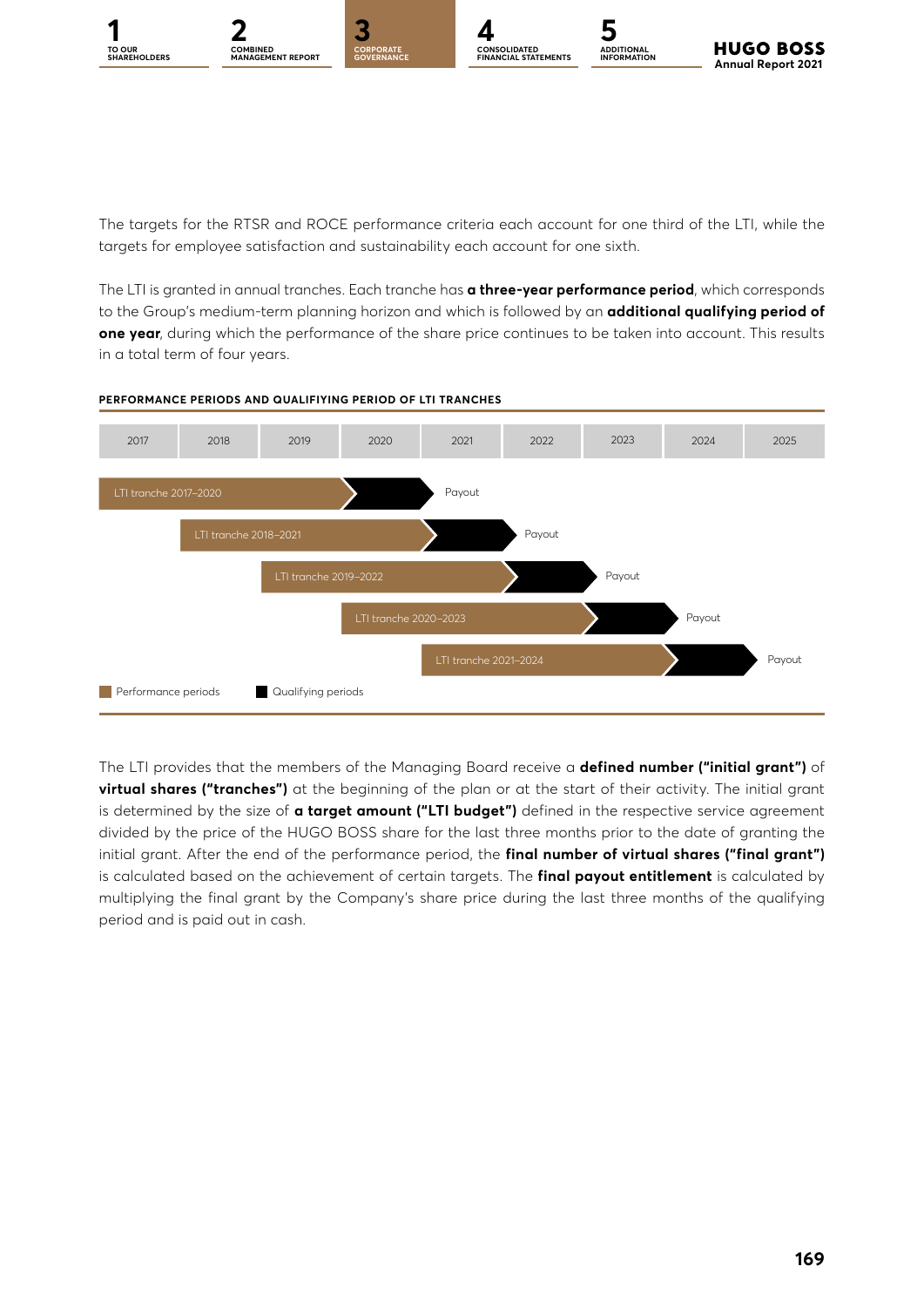



The **actual payout from the LTI** is therefore calculated as follows:

#### **LTI TARGET ACHIEVEMENT SYSTEM**



The **target achievement** of the individual LTI target components is limited to a maximum of 200%, while the resulting LTI payout is capped at a total of 250% of the individual target amount.

#### **Contribution to the long-term development of the Group**

The long-term goal of HUGO BOSS is to **sustainably increase the enterprise value**. In this regard, the share price performance of HUGO BOSS is of particular importance. The RTSR therefore takes into account the relative shareholder return of HUGO BOSS compared to the relevant competitive environment. This is intended to provide an incentive to outperform competitors in the long term. The ROCE, another financial performance criterion, also sets incentives for increasing the profitability of HUGO BOSS and using capital efficiently. The inclusion of two non-financial performance criteria in the LTI emphasizes social and environmental responsibility and the goal of sustainable corporate development. As a result, the Managing Board compensation is closely aligned with the interests of shareholders and other stakeholders.

#### **Individual LTI budget for the LTI 2021–2024 issued in fiscal year 2021**

The following table shows the **grants** for the LTI 2021–2024 issued in fiscal year 2021. It includes the target amount, the number of provisionally granted virtual shares, the payout cap and the fair value at grant date in accordance with "IFRS 2 Share-based Payment". In the case of Daniel Grieder, the LTI budget is determined pro-rata temporis from the start of his Managing Board activities on June 1, 2021.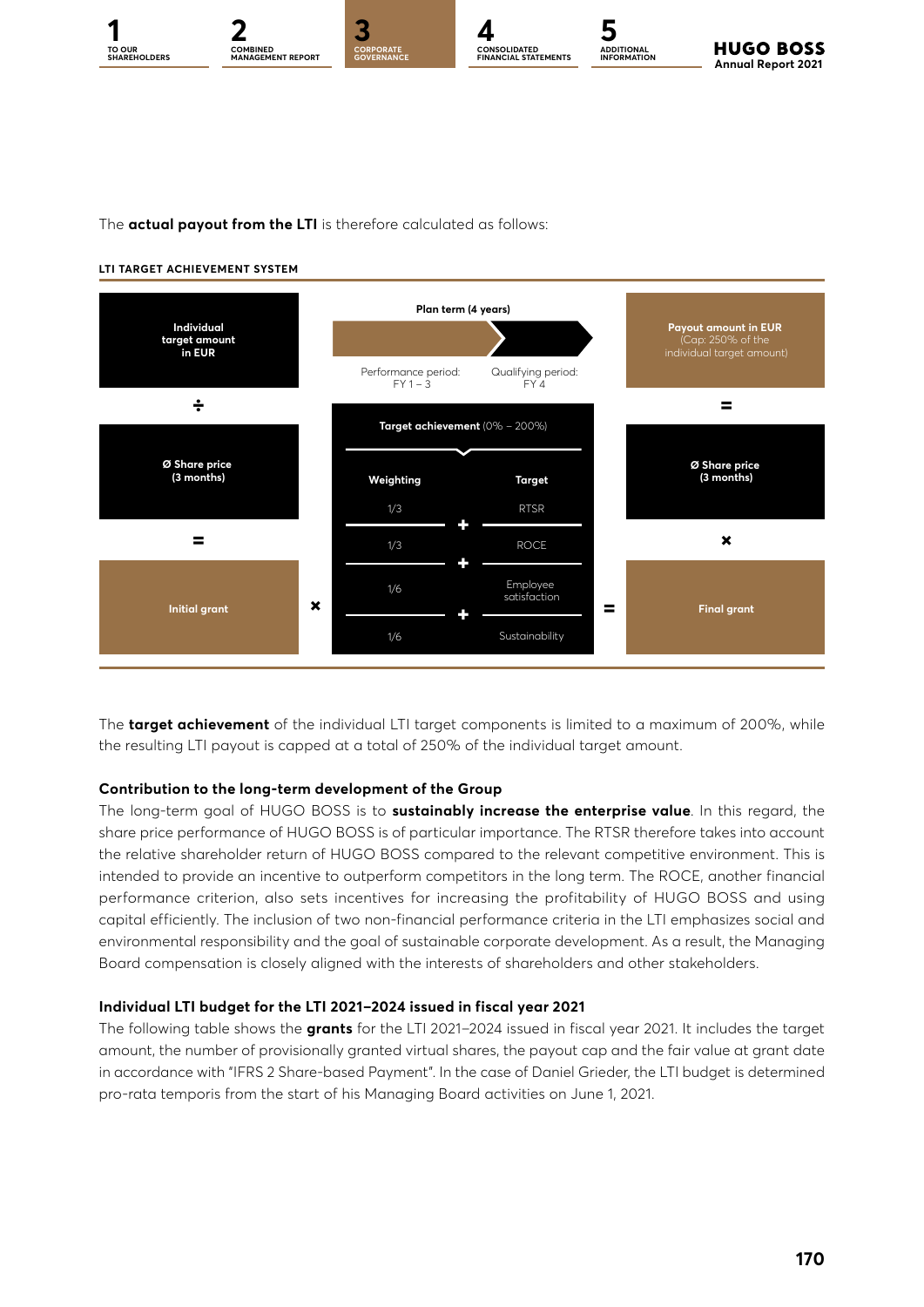

**CONSOLIDATED FINANCIAL STATEMENTS**

**ADDITIONAL INFORMATION**



#### **ALLOCATION OF LTI 2021–2024**

|                                                                                                                                                     | Target amount<br>in FUR thousand | Average<br>share price of<br>("LTI budget") HUGO BOSS in Q4<br>2020 in FUR | Provisionally<br>granted number<br>of virtual shares<br>("initial grant") | Payout cap (250%<br>of target amount)<br>in EUR thousand | Fair value at<br>grant date in<br><b>EUR</b> thousand |
|-----------------------------------------------------------------------------------------------------------------------------------------------------|----------------------------------|----------------------------------------------------------------------------|---------------------------------------------------------------------------|----------------------------------------------------------|-------------------------------------------------------|
| Daniel Grieder, Chairman of the Managing<br>Board since June 1, 2021                                                                                | 1.400                            | 24.56                                                                      | 57,004                                                                    | 3,500                                                    | 2,418                                                 |
| Yves Müller, Member of the Managing<br>Board since December 1, 2017,<br>Spokesperson of the Managing Board<br>from July 16, 2020 until May 31, 2021 | 750                              | 24.56                                                                      | 30,538                                                                    | 1.875                                                    | 787                                                   |
| Dr. Heiko Schäfer, Member of the<br>Managing Board since March 16, 2020                                                                             | 725                              | 24.56                                                                      | 29,520                                                                    | 1,813                                                    | 760                                                   |
| Oliver Timm. Member of the<br>Managing Board since January 1, 2021                                                                                  | 1.000                            | 24.56                                                                      | 40,717                                                                    | 2,500                                                    | 1.049                                                 |
| Ingo Wilts, Member of the Managing Board<br>from August 15, 2016 until February 28, 2022                                                            | 740                              | 24.56                                                                      | 30,131                                                                    | 1.850                                                    | 776                                                   |

#### **Financial and non-financial performance criteria for the LTI 2021–2024 issued in fiscal year 2021**

The targets and thresholds set out below for the LTI's four performance criteria apply throughout the entire performance period of the tranche.

The **RTSR** is a benchmark for the sustainable increase in enterprise value. It measures the share price performance and notionally reinvested dividends of HUGO BOSS compared to a selected group of relevant competitors in the premium segment of the global apparel industry over the performance period. The composition of the peer group is shown in the following table:

#### **RELATIVE TOTAL SHAREHOLDER RETURN (RTSR) – PEER GROUP**

| Burberry Group plc  | Levi Strauss & Co. | SMCP Group    |
|---------------------|--------------------|---------------|
| Capri Holdings Ltd. | Moncler Group      | Tapestry Inc. |
| G-III Apparel Group | PVH Corp.          | VF Corp.      |
| Guess Inc.          | Ralph Lauren Corp. |               |

The Supervisory Board is convinced that the comparison with relevant competitors in the premium segment of the global apparel industry best reflects the strategic positioning of the two brands BOSS and HUGO. In the previous compensation system applicable up to and including April 1, 2021, the RTSR was based on a comparison with the MSCI World Textiles, Apparel & Luxury Goods Performance Index.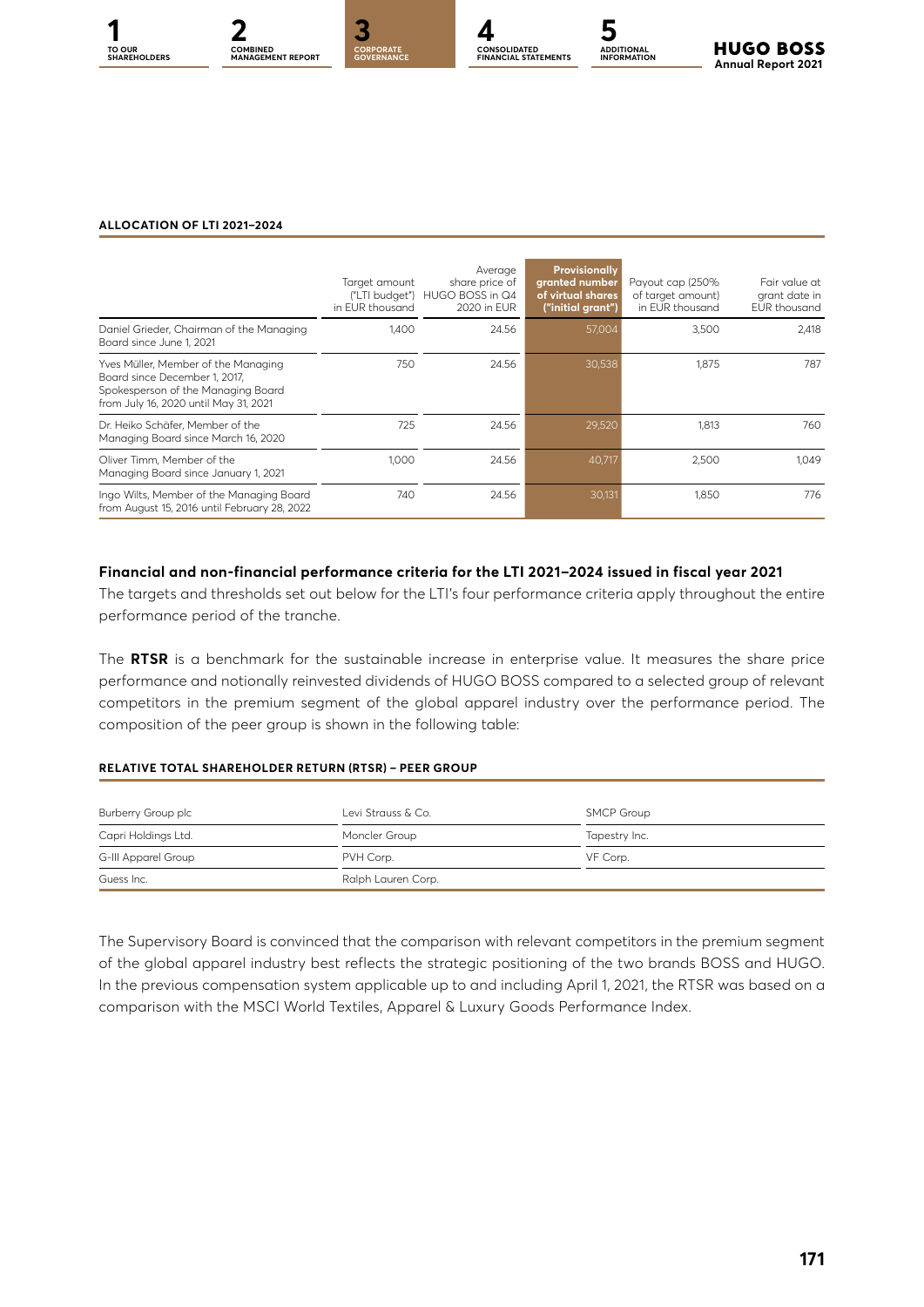



To **determine the target achievement level of the RTSR**, the TSR (share price performance and notionally reinvested dividends) of HUGO BOSS and the peer companies is determined for each year of the performance period. The TSR values of the individual companies are then ranked by size and assigned to percentile ranks. The average value of the percentile ranks of HUGO BOSS in the three years of the performance period determines the target achievement. If the 50th percentile (median) is achieved, i.e., HUGO BOSS is exactly in the middle of the ranking of the peer companies, target achievement corresponds to 100%. If the TSR of HUGO BOSS is in the 75th percentile or higher, i.e., HUGO BOSS is among the 25% best companies, target achievement is 200%. Higher percentile ranks do not lead to any further increase in target achievement. If the 25th percentile is achieved, target achievement corresponds to 50%. If the TSR of HUGO BOSS is below the 25th percentile, i.e., HUGO BOSS is among the bottom 25% of companies, target achievement is 0%. Target achievement between the specified targets (50%; 100%; 200%) is interpolated on a linear basis.

The **ROCE** represents the return on capital employed and is determined by dividing the EBIT by average capital invested.



#### **ROCE TARGET ACHIEVEMENT CORRIDOR FOR LTI TRANCHE 2021-2024**

The degree of **employee satisfaction** is measured by the "Employee Trust Index", part of an employee survey conducted annually by an independent institute. For the LTI 2018–2021 , the degree of employee satisfaction is also compared with the top 100 companies in Germany.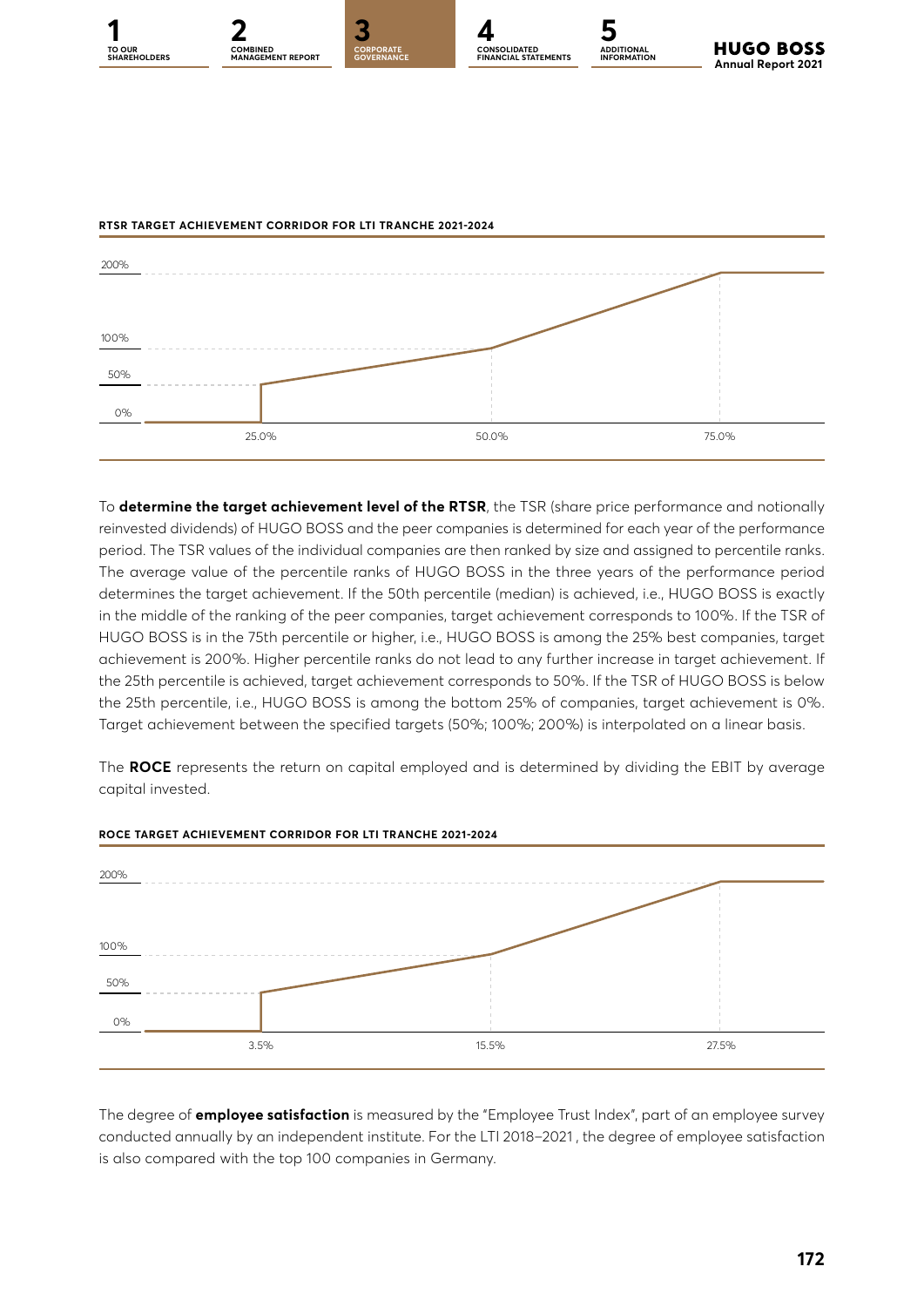



#### **EMPLOYEE SATISFACTION TARGET ACHIEVEMENT CORRIDOR FOR LTI TRANCHE 2021-2024**

The **sustainability performance** is determined by the Company's ranking in the Dow Jones Sustainability Indices (DJSI) DJSI World and DJSI Europe, in which the sustainability performance of listed companies is assessed by an independent index provider.



#### **SUSTAINABILITY TARGET ACHIEVEMENT CORRIDOR FOR LTI TRANCHE 2021-2024**

**Target achievement for the performance criteria ROCE, employee satisfaction and sustainability performance** is measured for each fiscal year during the three-year performance period against the respective target value set before the start of the tranche and determined using of the above performance corridors.

The Supervisory Board sets a **target**, a **minimum target** and a **maximum target** for ROCE, employee satisfaction and sustainability in each case. If the target is reached, the target achievement is 100%. If the target value is greater than or equal to the maximum target, target achievement is 200%. A further increase in the target value does not lead to a further increase in the target achievement above 200%. When the minimum target is reached, target achievement is 50%. If the target value is below the minimum target, target achievement is 0%. Target achievement between the specified targets (50%; 100%; 200%) is interpolated on a linear basis.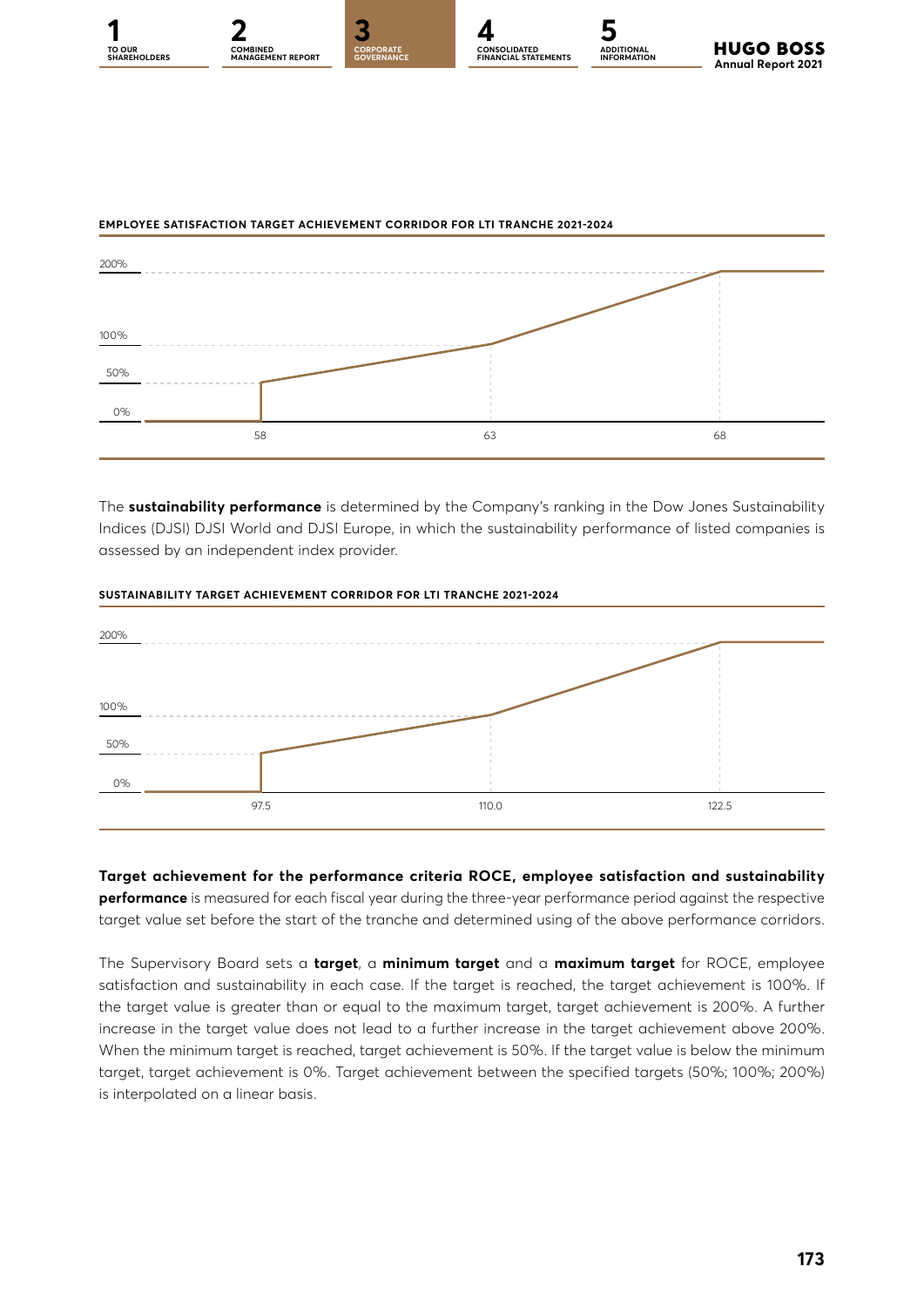**CORPORATE** 

**1 2 [3](#page--1-0) [4](#page--1-0) [5](#page--1-0) CORPORATE CONSOLIDATED FINANCIAL STATEMENTS**

**ADDITIONAL INFORMATION**



#### **Annual target achievement levels of the performance criteria for the LTI 2021–2024 issued in fiscal year 2021**

As shown, target achievement for the LTI's performance criteria is determined on an annual basis. For fiscal year 2021, the Supervisory Board has determined the following **target achievement for the LTI 2021–2024**:

#### **TARGET ACHIEVEMENT 2021 OF THE LTI 2021-2024 (ON A PRELIMINARY BASIS)**

| Target component           | Target<br>weighting | Target value<br>(based on target<br>achievement<br>of 100%) | Performance<br>corridor<br>(Min/Max) | Actual value<br>2021 | <b>Target</b><br>achievement<br>2021 |
|----------------------------|---------------------|-------------------------------------------------------------|--------------------------------------|----------------------|--------------------------------------|
| <b>RTSR</b>                | 33%                 | 50.0%                                                       | 25.0% to 75.0%                       | 100.0%               | 200%                                 |
| <b>ROCE</b>                | 33%                 | 15.5%                                                       | 3.5% to 27.5%                        | 15.2%                | 99%                                  |
| Employee satisfaction      | 17%                 | 63                                                          | 58 to 68                             | 71                   | 200%                                 |
| Sustainability performance | 17%                 | 110.0                                                       | 97.5 to 122.5                        | 144.1                | 200%                                 |
| <b>Total</b>               | 100%                |                                                             |                                      |                      | 166%                                 |

For fiscal year 2021, the **target achievement level** (on a preliminary basis) of the LTI 2021–2024 is 166%.

#### **Payout from the LTI 2018–2021 issued in fiscal year 2018**

The following table provides an overview of the **overall target achievement** of the LTI 2018–2021 awarded in fiscal year 2021 (payout in fiscal year 2022):

#### **FINAL TARGET ACHIEVEMENT LTI 2018–2021**

| Target component              | Target<br>weighting | Target<br>value (based<br>on target<br>achievement<br>of 100%) | Performance<br>corridor<br>(Min/Max) | Actual value<br>2018 | Actual value<br>2019 | Actual value<br>2020 | Actual value<br>(average)<br>2018-2020) | <b>Final target</b><br>achievement |
|-------------------------------|---------------------|----------------------------------------------------------------|--------------------------------------|----------------------|----------------------|----------------------|-----------------------------------------|------------------------------------|
| <b>RTSR</b>                   | 33%                 | 2.5%                                                           | (10.0)% to<br>15.0%                  | (17.1)%              | (54.8)%              | $(58.8)\%$           | $(43.6)\%$                              | 0%                                 |
| <b>ROCE</b>                   | 33%                 | 42.0%                                                          | 30.0% to<br>55.0%                    | 43.4%                | 35.3%                | 33.5%                | 37.4%                                   | 81%                                |
| Employee satisfaction         | 17%                 | 90                                                             | 80 to 100                            | 76                   | 78                   | 78                   | 77                                      | 0%                                 |
| Sustainability<br>performance | 17%                 | 105.0                                                          | 92.5 to 117.5                        | 125.0                | 111.6                | 130.3                | 122.3                                   | 200%                               |
| <b>Total</b>                  | 100%                |                                                                |                                      |                      |                      |                      |                                         | 60%                                |

The final target achievement level of the LTI 2018–2021 is 60%. The **individual payout amounts resulting from the LTI 2018–2021** (payout in fiscal year 2022) are as follows: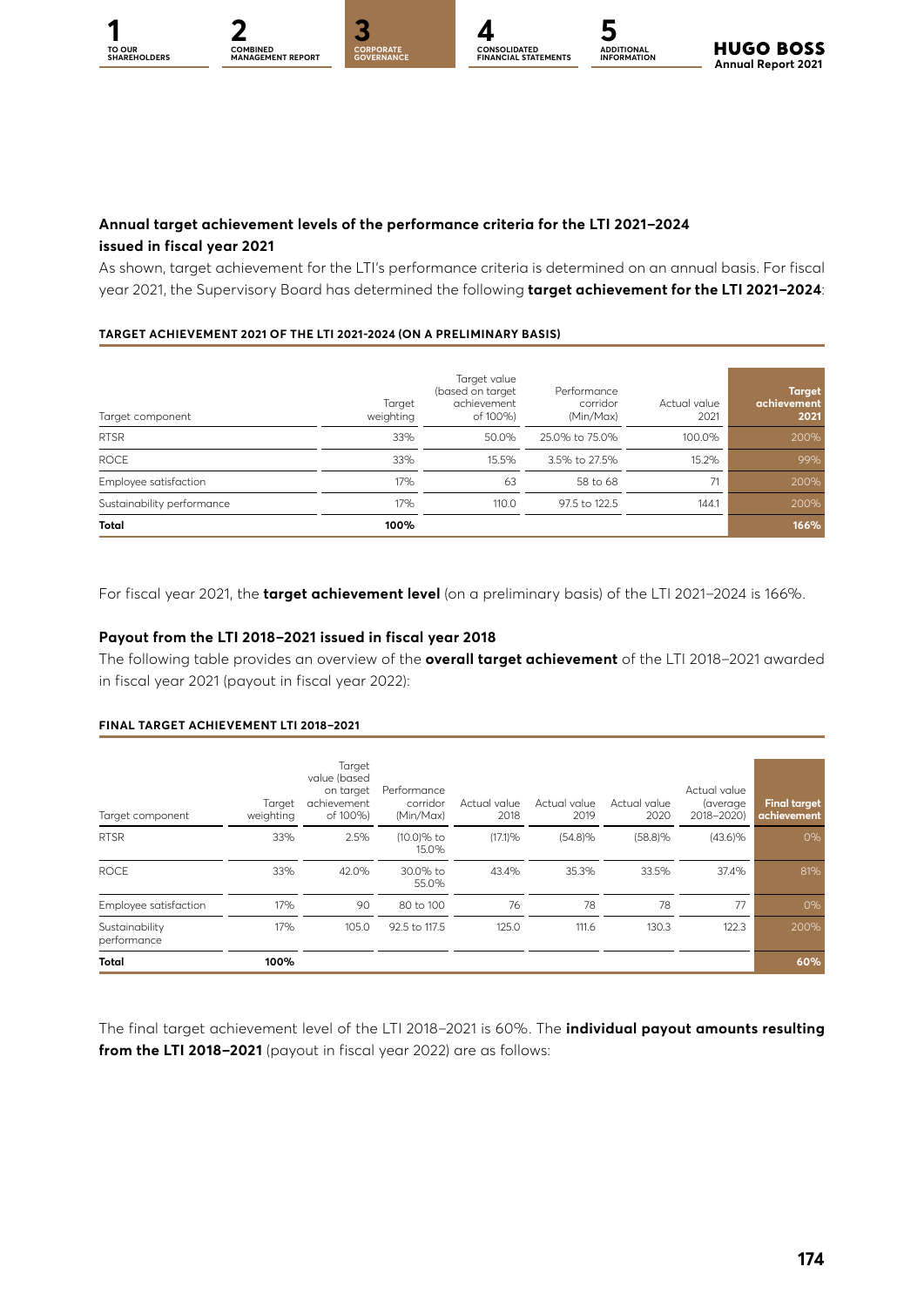



#### **PAYOUT FOR THE LTI 2018–2021**

|                                                                                                                                                                      | Target<br>amount<br>("LTI budget")<br>in FUR<br>thousand | Average<br>share price of<br><b>HUGO BOSS</b><br>in Q4 2017<br>in EUR | Provisionally<br>aranted<br>number of<br>virtual shares<br>("initial<br>grant") | Final target | Finally<br>granted<br>number of<br>virtual shares<br>achievement ("Final Grant") | Average<br>share price of<br><b>HUGO BOSS</b><br>in Q4 2021<br>in EUR | Payout<br>amount<br>in EUR<br>thousand |
|----------------------------------------------------------------------------------------------------------------------------------------------------------------------|----------------------------------------------------------|-----------------------------------------------------------------------|---------------------------------------------------------------------------------|--------------|----------------------------------------------------------------------------------|-----------------------------------------------------------------------|----------------------------------------|
| <b>Members of the Managing Board</b><br>as of December 31, 2021                                                                                                      |                                                          |                                                                       |                                                                                 |              |                                                                                  |                                                                       |                                        |
| Yves Müller, Member of the<br>Managing Board since December 1, 2017,<br>Spokesperson of the Managing Board<br>from July 16, 2020 until May 31, 2021                  | 654                                                      | 72.19                                                                 | 9,062                                                                           | 60%          | 5,465                                                                            | 53.78                                                                 | 294                                    |
| Ingo Wilts, Member of the Managing<br>Board from August 15, 2016 until<br>February 28, 2022                                                                          | 638                                                      | 72.19                                                                 | 8,831                                                                           | 60%          | 5,326                                                                            | 53.78                                                                 | 286                                    |
| Former Members of the Managing Board                                                                                                                                 |                                                          |                                                                       |                                                                                 |              |                                                                                  |                                                                       |                                        |
| Mark Langer, Chairman of the<br>Managing Board from May 19, 2016<br>until July 15, 2020, Member of the<br>Managing Board from January 15, 2010<br>until May 18, 2016 | 900                                                      | 72.19                                                                 | 12,468                                                                          | 60%          | 7,519                                                                            | 53.78                                                                 | 404                                    |
| Total                                                                                                                                                                | 2,192                                                    |                                                                       | 30,361                                                                          |              | 18,310                                                                           |                                                                       | 985                                    |

Daniel Grieder, Dr. Heiko Schäfer and Oliver Timm will not receive any payment from the LTI 2018–2021, as they were not yet members of the Managing Board in fiscal year 2018.

Under the separation agreement of September 2019, former member of the Managing Board Bernd Hake was entitled payments for the pro-rata earned tranches of the LTI 2018–2021, LTI 2019–2022 and LTI 2020–2023 totaling EUR 664 thousand, in accordance with the service agreement and the agreed severance payment cap, which became due on February 29, 2020.

#### **Total number of virtual shares outstanding at the end of fiscal year 2021**

The following overview shows the total number of **virtual shares (initial grant)** held by the members of the Managing Board at the end of fiscal year 2021:

#### **TOTAL NUMBER OF VIRTUAL SHARES (INITIAL GRANT) AT THE END OF FISCAL YEAR 2021** (IN UNITS)

|                                                                                                                                                     | ۱TI<br>2021-2024 | I TI<br>2020-2023 | l Ti<br>2019-2022 | 2018-2021 | Balance at the end<br>of fiscal year 2021 |
|-----------------------------------------------------------------------------------------------------------------------------------------------------|------------------|-------------------|-------------------|-----------|-------------------------------------------|
| Daniel Grieder, Chairman of the<br>Managing Board since June 1, 2021                                                                                | 57.004           | 0                 |                   |           | 57,004                                    |
| Yves Müller, Member of the Managing Board<br>since December 1, 2017, Spokesperson of the<br>Managing Board from July 16, 2020<br>until May 31, 2021 | 30.538           | 17.016            | 11.482            | 9,062     | 68,098                                    |
| Dr. Heiko Schäfer, Member of the<br>Managing Board since March 16, 2020                                                                             | 29,520           | 12.766            | Ω                 | ∩         | 42,286                                    |
| Oliver Timm, Member of the<br>Managing Board since January 1, 2021                                                                                  | 40.717           | $\Omega$          | Ω                 | O         | 40,717                                    |
| Ingo Wilts, Member of the Managing Board<br>from August 15, 2016 until February 28, 2022                                                            | 30.131           | 17.745            | 11.666            | 8,831     | 68,373                                    |
| Total                                                                                                                                               | 187,910          | 47,527            | 23,148            | 17,893    | 276,478                                   |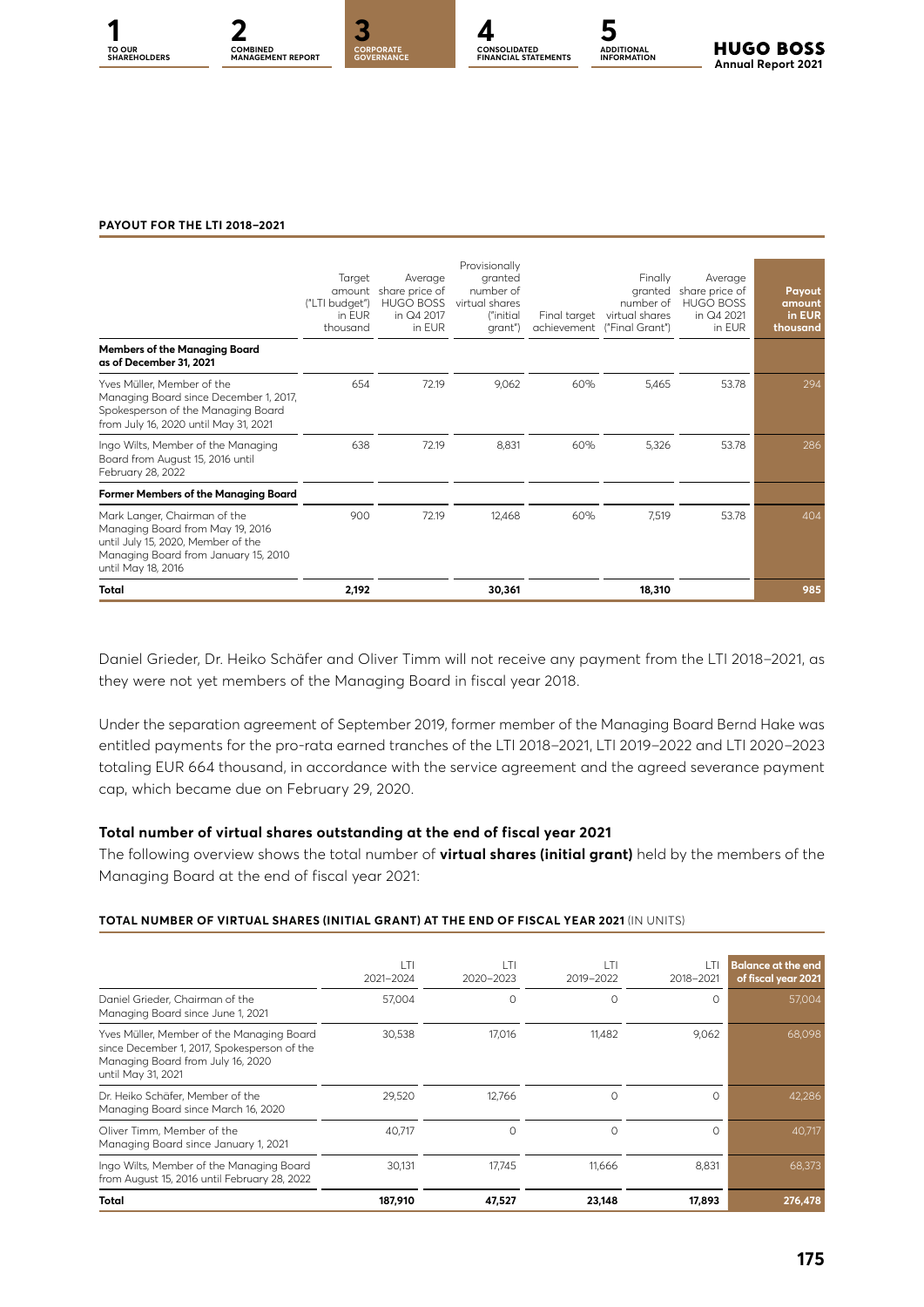**GOVERNANCE**

**1 2 [3](#page--1-0) [4](#page--1-0) [5](#page--1-0) CORPORATE CONSOLIDATED FINANCIAL STATEMENTS**

**ADDITIONAL INFORMATION**

#### **Outlook on the financial and non-financial performance criteria of LTI 2022–2025**

The Supervisory Board is convinced that the four target components described above promote the **sustainable and long-term development of the Company**. For this reason, the four target components also apply to the LTI 2022–2025 to be issued in fiscal year 2022.

### **Special compensation (sign-on, bonuses)**

The compensation system does not provide for the possibility of special compensation for extraordinary performance, which may be granted at the discretion of the Supervisory Board. Under certain circumstances, it may be necessary to grant additional special compensation elements on a temporary basis. These involve one-off payments to new members of the Managing Board, for example to compensate for the loss of variable compensation from former employers, in order to attract the Managing Board member to HUGO BOSS **(sign-on)**. In addition, the Supervisory Board is able to compensate a member of the Managing Board in the event they take on additional responsibility on an interim basis for these temporary increased duties **(bonus)**. Any special compensation is limited in its amount, as it falls under the maximum compensation defined in section III in accordance with Sec. 87a (1) sentence 2 No. 1 AktG.

Following the departure of Mark Langer in July 2020, Yves Müller, in addition to his role as Chief Financial Officer, also assumed the position of **Spokesperson of the Managing Board** and was thus responsible for part of Mark Langer's former duties (Corporate Strategy, Corporate Communication, Group's own retail business, and Wholesale). These responsibilities were then handed over again when Oliver Timm joined the Managing Board on January 1, 2021, (handover of the Group's own retail business and Wholesale) and when Daniel Grieder joined as Chairman of the Managing Board (CEO) on June 1, 2021 (handover of Corporate Strategy and Corporate Communication). Against this backdrop, the Supervisory Board had decided to grant a performance-related **bonus** of up to EUR 600 thousand for the additional duties and responsibilities, at the sole discretion of the Supervisory Board. Non-financial criteria were chosen for the performance assessment in the form of successful performance of the office of Spokesperson and a smooth handover to Daniel Grieder. A partial amount of EUR 200 thousand was already paid out in fiscal year 2020. Following the handover of Yves Müller to Daniel Grieder, the Supervisory Board, on the recommendation of the Personnel Committee, determined a maximum target achievement of 100% and therefore a total bonus of EUR 600 thousand in view of the excellent work and smooth handover. The remaining EUR 400 thousand was paid out in fiscal year 2021.

The Supervisory Board also decided to grant a **one-off payment (sign-on)** of EUR 500 thousand to Oliver Timm, who has been a member of the Managing Board since January 1, 2021. This serves to partially **compensate for the loss of variable compensation components** (restricted stock units) from his former employer. A partial amount of EUR 300 thousand was already paid out in fiscal year 2021. A further EUR 100 thousand will be paid out in each of the fiscal years 2022 and 2023.

### **Malus and clawback regulations**

Under the current compensation system, the service agreements of the members of the HUGO BOSS Managing Board shall contain malus and clawback regulations that enable the Supervisory Board, under certain conditions, to reduce **variable compensation components that have not yet been paid out (malus)** or **to reclaim variable compensation components that have already been paid out (clawback)**. The Supervisory Board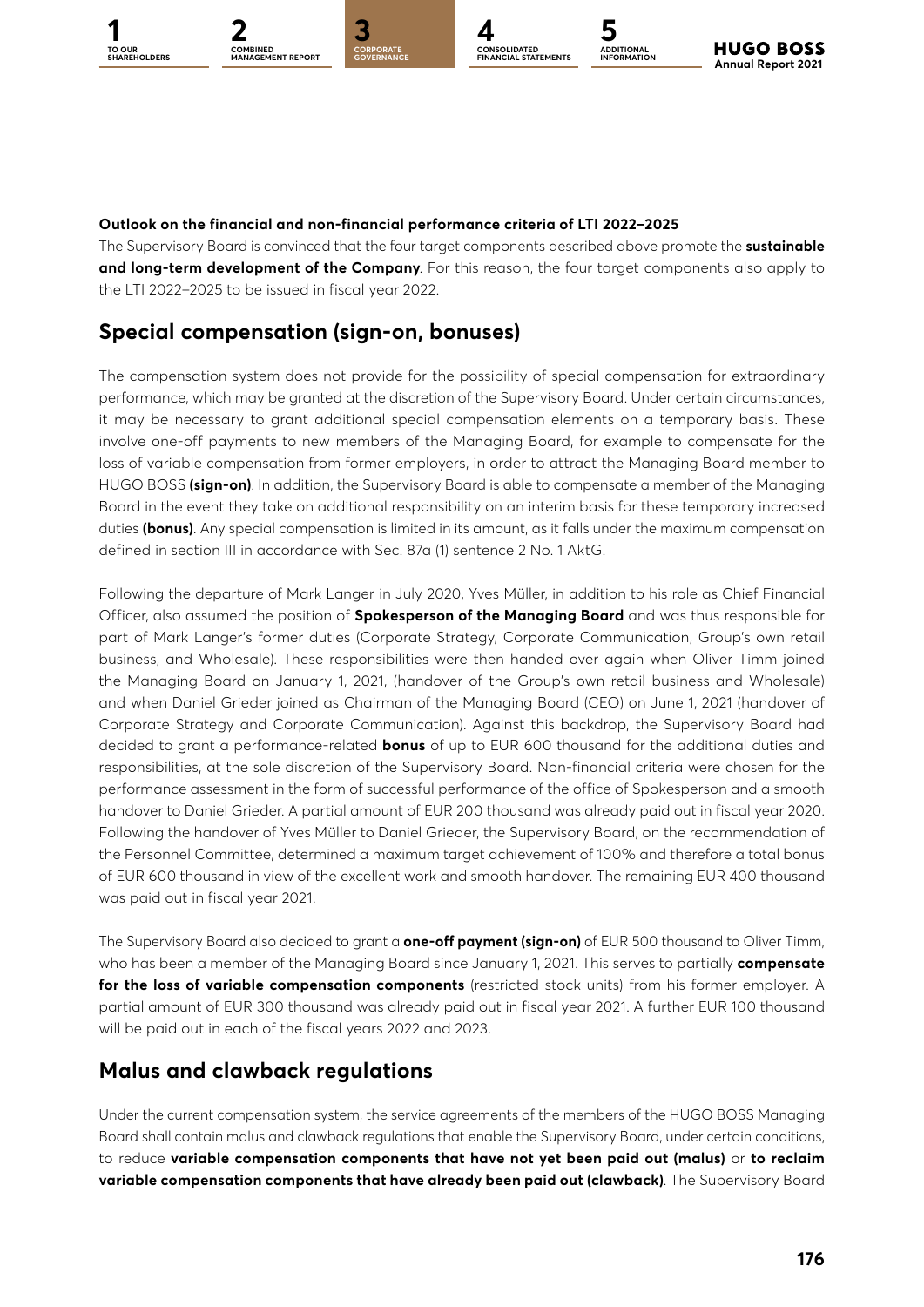



**GOVERNANCE**



is therefore able, at its reasonable discretion, to withhold or reclaim part or all of the variable compensation if the member of the Managing Board is in breach of a material obligation to exercise due diligence within the meaning of Sec. 93 AktG, a material obligation under the service agreement or of the essential rules and conduct principles laid down in the Company's Code of Conduct (compliance malus and compliance clawback). The Supervisory Board is also entitled to claim back a variable compensation that has already been paid if it becomes apparent after the payment that the audited and approved consolidated annual financial statements on which the calculation of the amount of the payment was based were incorrect and therefore had to be corrected in accordance with the relevant accounting rules (performance clawback).

In fiscal year 2021, the Supervisory Board **did not make use** of the option to reduce or reclaim variable compensation components.

### **Share Ownership Guidelines**

The Share Ownership Guidelines (SOG) are an essential part of the Managing Board compensation system. In order to further align the interests of the Managing Board and shareholders, the SOG are intended to oblige the members of the Managing Board to **buy and hold shares in HUGO BOSS AG**. The size of the share ownership obligation (SOG target) is measured based on the individual gross base salary of each member of the Managing Board. The Chairman of the Managing Board must invest two times and all other ordinary members of the Managing Board must invest one time their gross basic compensation and maintain these shares for the entire duration of their Managing Board activities.

The required number of shares must be held within five years, with the **required number of shares** being built up on a linear basis and reviewed annually by the Group General Counsel at the end of each year. The annual minimum holding may be exceeded at any time. The rules and time limits of the Market Abuse Regulation must be observed when buying and selling the shares.

According to the compensation system, **the number of shares to be held** is determined based on the average closing price of the HUGO BOSS shares in Deutsche Börse's Xetra trading in the month prior to the appointment of the respective member of the Managing Board or prior to the respective last adjustment of the basic salary of the Managing Board member.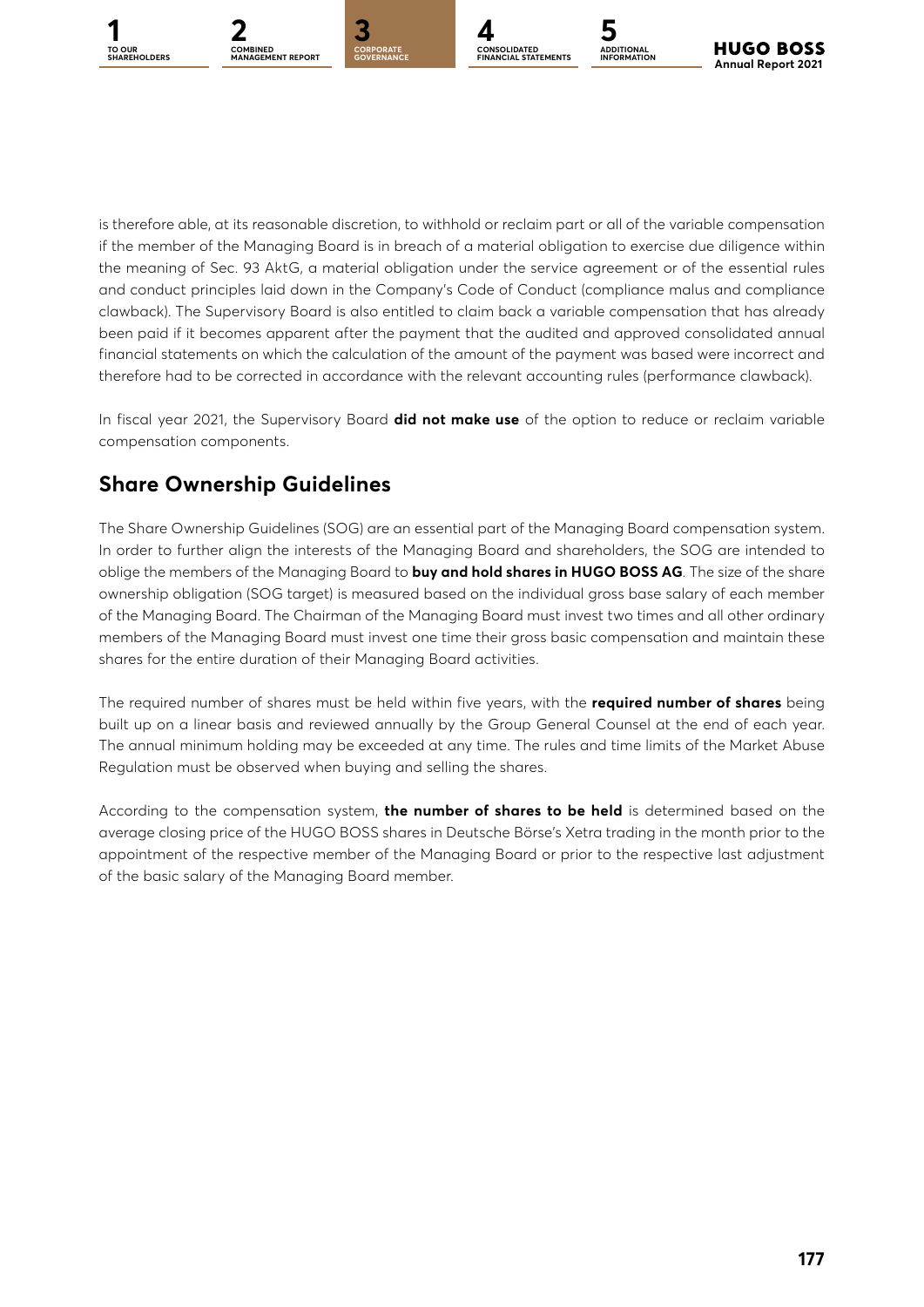**TO OUR** 

**ADDITIONAL INFORMATION**

The members of the Managing Board are entitled to contribute any **existing pre-held shares**. The following table shows the **shares held** by the members of the Managing Board as of December 31, 2021:

#### **SHARE OWNERSHIP OF THE MANAGING BOARD MEMBERS**

|                                                                                                                                                     | Contributed<br>existing pre-held<br>shares acquired<br>prior to Managing<br>Board activity | <b>Shares</b><br>acquired during<br>Managing Board<br>activity | Number of shares<br>as of December 31,<br>2021 | <b>XFTRA</b><br>closing price on<br>December 30,<br>2021 | <b>Total value of</b><br>shares as of<br>December 31,<br><b>2021 (in EUR)</b><br>thousand) |
|-----------------------------------------------------------------------------------------------------------------------------------------------------|--------------------------------------------------------------------------------------------|----------------------------------------------------------------|------------------------------------------------|----------------------------------------------------------|--------------------------------------------------------------------------------------------|
| Daniel Grieder, Chairman of the<br>Managing Board since June 1, 2021                                                                                | 40,000                                                                                     | 31,000                                                         | 71,000                                         | 53.50                                                    | 3,799                                                                                      |
| Yves Müller, Member of the Managing<br>Board since December 1, 2017,<br>Spokesperson of the Managing Board<br>from July 16, 2020 until May 31, 2021 | $\Omega$                                                                                   | 16.000                                                         | 16.000                                         | 53.50                                                    | 856                                                                                        |
| Dr. Heiko Schäfer, Member of the<br>Managing Board since March 16, 2020                                                                             | 1,500                                                                                      | 8.430                                                          | 9,930                                          | 53.50                                                    | 531                                                                                        |
| Oliver Timm, Member of the<br>Managing Board since January 1, 2021                                                                                  | 1.333                                                                                      | 16,500                                                         | 17.833                                         | 53.50                                                    | 954                                                                                        |
| Ingo Wilts, Member of the Managing Board<br>from August 15, 2016 until February 28, 2022                                                            | $\circ$                                                                                    | 5,350                                                          | 5,350                                          | 53.50                                                    | 286                                                                                        |
| Total                                                                                                                                               | 42,833                                                                                     | 77,280                                                         | 120,113                                        | 53.50                                                    | 6,426                                                                                      |

### **Maximum compensation**

**MAXIMUM LIMITS OF COMPENSATION** (LIMITATION OF VARIABLE COMPENSATION AND MAXIMUM COMPENSATION)

| <b>Compensation component</b>    | Cap                                                                                             |  |  |  |  |
|----------------------------------|-------------------------------------------------------------------------------------------------|--|--|--|--|
| Short-term variable compensation | 150% of the target amount                                                                       |  |  |  |  |
| Long-term variable compensation  | 250% of the target amount                                                                       |  |  |  |  |
| Maximum compensation             | Chairman of the Managing Board: EUR 11,000,000<br>Ordinary Managing Board member: EUR 5,500,000 |  |  |  |  |

The compensation of the members of the Managing Board is limited in two respects. Firstly, the **performancerelated components are subject to maximum limits**, which amount to 150% of the target amount for the STI and 250% for the LTI. These limits were complied with in all cases with respect to the performance-related compensation awarded and due in fiscal year 2021, as shown in the following table: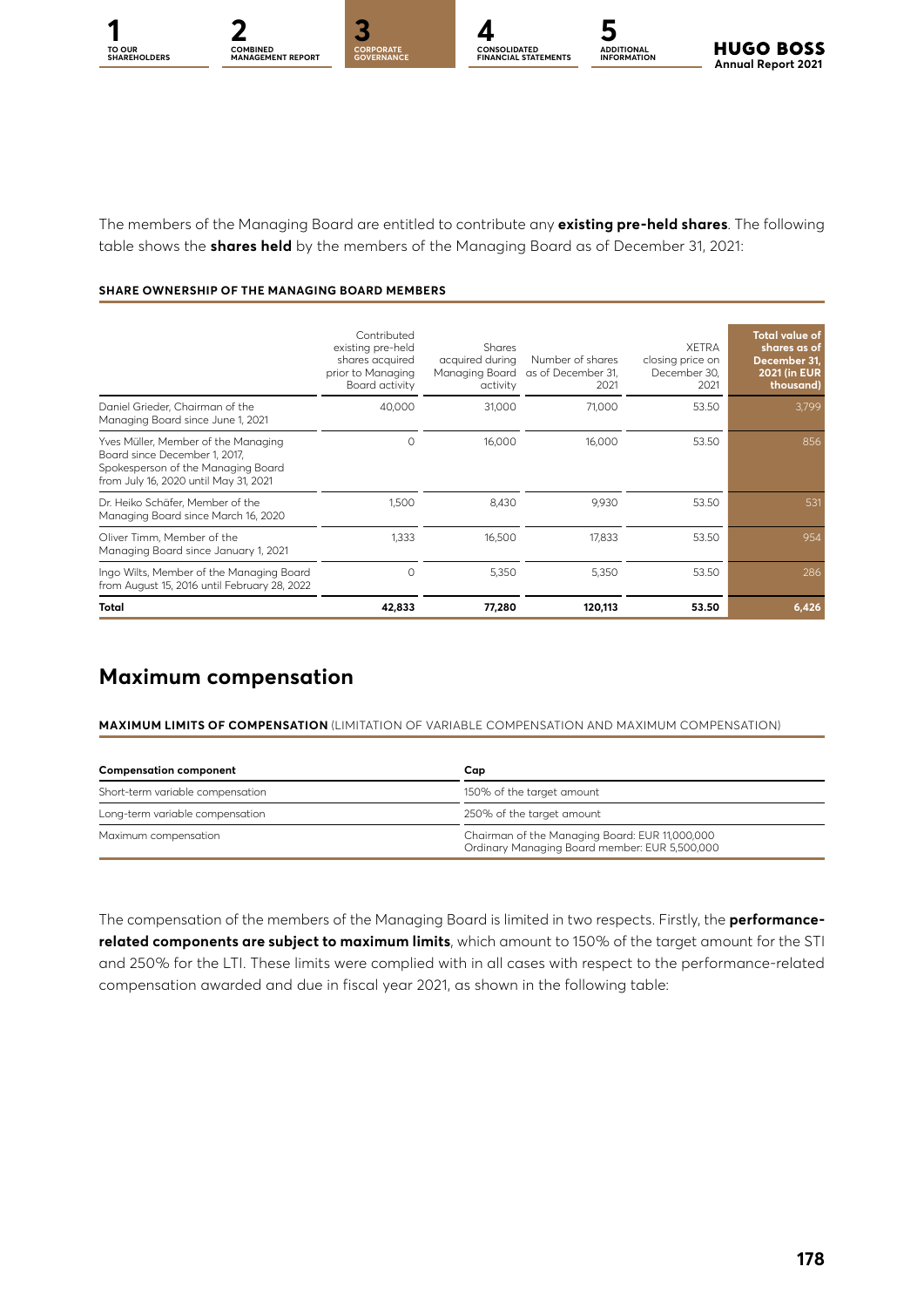#### **Compliance with the maximum compensation for the performance-related compensation of the Managing Board awarded and due in fiscal year 2021**

**CONSOLIDATED FINANCIAL STATEMENTS**

**ADDITIONAL INFORMATION**

**Annual Report 2021** 

**HUGO BOSS** 

**1 2 [3](#page--1-0) [4](#page--1-0) [5](#page--1-0) CORPORATE GOVERNANCE**

**COMBINED [MANAGEMENT REPORT](#page--1-0)**

**TO OUR** 

|                                     |                 | <b>Daniel Grieder</b><br>Chairman of the<br>Managing Board<br>(since June 1, 2021) |       |                                                                                                 | <b>Yves Müller</b><br>Member of the Managing Board<br>(since December 1, 2017)<br>Spokesperson of the<br>Managing Board<br>(from July 16, 2020 until May 31, 2021) |                                                                                                                                                                           |        | Dr. Heiko Schäfer<br>Member of the<br>Managing Board<br>(since March 16, 2020) |       |        |
|-------------------------------------|-----------------|------------------------------------------------------------------------------------|-------|-------------------------------------------------------------------------------------------------|--------------------------------------------------------------------------------------------------------------------------------------------------------------------|---------------------------------------------------------------------------------------------------------------------------------------------------------------------------|--------|--------------------------------------------------------------------------------|-------|--------|
| (in EUR thousand)                   |                 | <b>Target</b><br>compen-<br>sation                                                 | Max.  | Payout                                                                                          | <b>Target</b><br>compen-<br>sation                                                                                                                                 | Max.                                                                                                                                                                      | Payout | <b>Target</b><br>compen-<br>sation                                             | Max.  | Payout |
| Short-term variable<br>compensation | STI 2021        | 875                                                                                | 1,313 | 1,212                                                                                           | 500                                                                                                                                                                | 750                                                                                                                                                                       | 693    | 500                                                                            | 750   | 693    |
| Long-term variable<br>compensation  | T <br>2018-2021 |                                                                                    |       |                                                                                                 | 654                                                                                                                                                                | 1.635                                                                                                                                                                     | 294    |                                                                                |       |        |
|                                     |                 | <b>Oliver Timm</b><br>Member of the<br>Managing Board<br>(since January 1, 2021)   |       | Ingo Wilts<br>Member of the<br>Managing Board<br>(from August 15, 2016 until February 28, 2022) |                                                                                                                                                                    | Mark Langer<br>Chairman of the<br>Managing Board<br>(from May 19, 2016 until July 15, 2020)<br>Member of the Managing Board<br>(from January 15, 2010 until May 18, 2016) |        |                                                                                |       |        |
|                                     |                 | <b>Target</b><br>compen-<br>sation                                                 | Max.  | Payout                                                                                          | <b>Target</b><br>compen-<br>sation                                                                                                                                 | Max.                                                                                                                                                                      | Payout | <b>Target</b><br>compen-<br>sation                                             | Max.  | Payout |
| Short-term variable<br>compensation | STI 2021        | 650                                                                                | 975   | 900                                                                                             | 490                                                                                                                                                                | 735                                                                                                                                                                       | 679    | 750                                                                            | 7251  | 725    |
| Long-term variable<br>compensation  | T <br>2018-2021 |                                                                                    |       |                                                                                                 | 638                                                                                                                                                                | 1.594                                                                                                                                                                     | 286    | 900                                                                            | 2.250 | 404    |

**1** In accordance with the separation agreement of April 2020.

Secondly, in accordance with Sec. 87a (1) sentence 2 No. 1 AktG, the Supervisory Board has determined a **maximum compensation** that limits the total amount actually payable for the compensation awarded for a particular fiscal year, consisting of basic compensation, fringe benefits, expenses for the pension commitment, any special compensation and short-term variable and long-term variable compensation. This maximum compensation can only be reviewed retrospectively once payment has been made from the LTI tranche issued in the respective fiscal year.

The **maximum compensation valid** for fiscal year 2021 is EUR 11.0 million for the Chairman of the Managing Board and EUR 5.5 million for the ordinary members of the Managing Board. Compliance with the maximum compensation for fiscal year 2021 can only be reported in the compensation report for fiscal year 2024, since the final payout for the LTI 2021–2024 depends on the share price performance of HUGO BOSS in the fourth quarter of 2024.

#### **Compensation-related legal matters**

#### **Regulations for the termination of Managing Board activity**

In the event of premature termination of the service agreement (in the absence of due cause for terminating the service agreement by the Company), the respective member of the Managing Board is entitled to a **severance payment** which is always limited to the amount of the total compensation, including fringe benefits, for a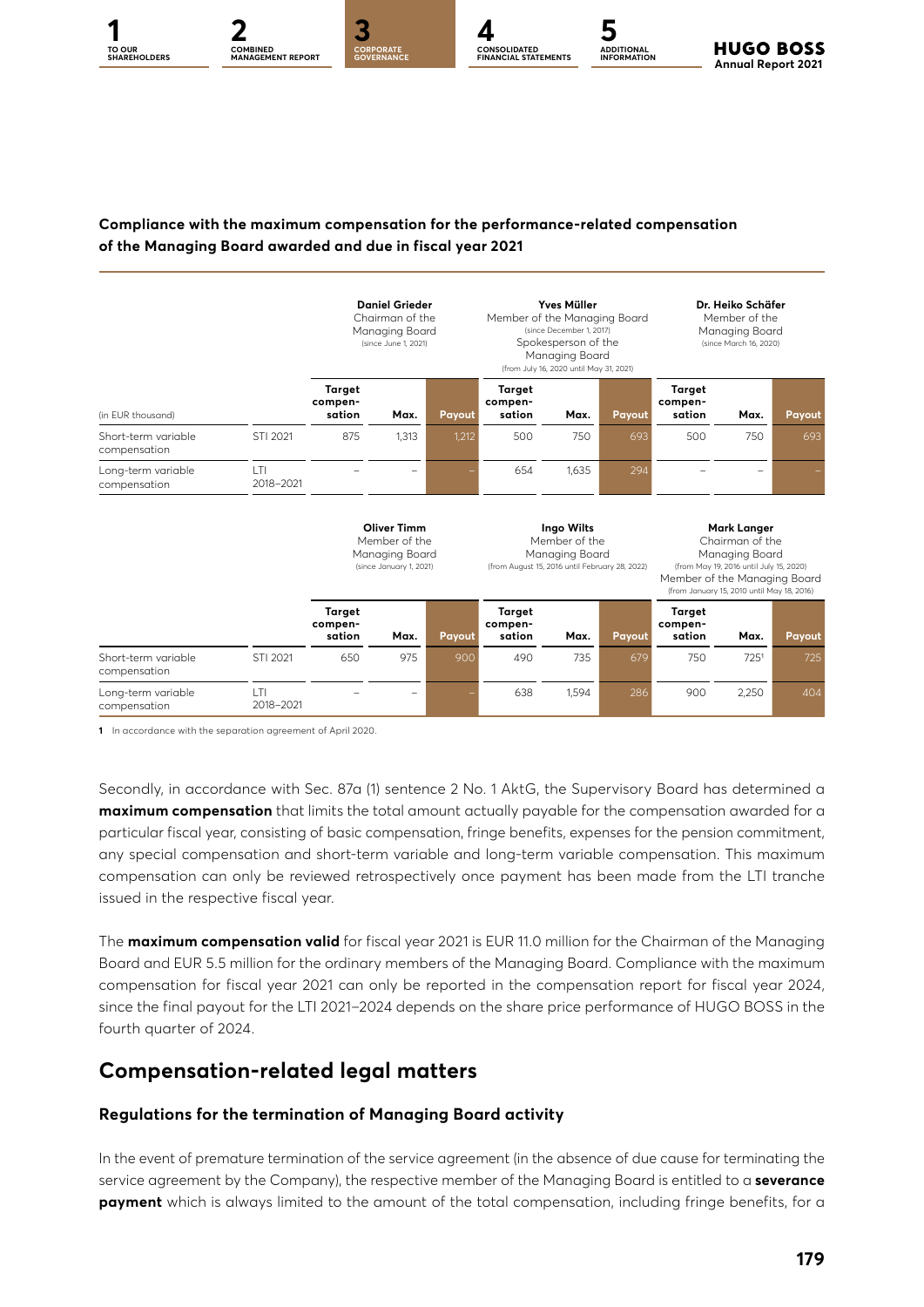



**GOVERNANCE**



**ADDITIONAL INFORMATION**

period of 24 months, but is not compensated more than the remaining term of the agreement ("severance payment cap"). In the current Managing Board agreements, the period for calculating the severance pay varies, but in no case exceeds 24 months. When agreements are extended, the severance pay scheme is also standardized for all members of the Managing Board. For these purposes, the total compensation is calculated on the basis of the total compensation received for the last full fiscal year and, where appropriate, on the basis of the predicted total compensation for the current fiscal year. In the event of termination of a Managing Board agreement, the payment of any outstanding variable compensation components is made in accordance with the originally agreed targets and comparison parameters and according to the due dates or holding periods specified in the agreement.

The service agreements do not provide for any severance payment in the event of premature termination of the service agreement for due cause for which the respective member of the Managing Board is responsible. In the event of regular termination, the service agreements do not include a severance payment scheme.

The service agreements with the members of the Managing Board Yves Müller, Dr. Heiko Schäfer and Ingo Wilts contain a provision under which, in the event of a **change of control** (acquisition of more than 30% of the voting rights in HUGO BOSS AG), the respective member of the Managing Board is granted an extraordinary right to termination and, if the service agreement is indeed terminated, a severance payment to the respective member of the Managing Board. In principle, the amount of severance pay corresponds to the severance payment to be made in the event of the service agreement being terminated prematurely and is therefore subject to the same severance payment cap. The agreements of Daniel Grieder and Oliver Timm do not provide for any corresponding provisions for a change of control.

For new appointments or extension agreements with members of the Managing Board, provisions for a change of control are waived for all members of the Managing Board. There are no other compensation agreements.

#### **Post-contractual non-compete clause**

A **post-contractual non-compete clause** has been agreed for the members of the Managing Board. For a period of 12 months after termination of the service agreement, members of the Managing Board are not entitled, directly or indirectly, to work for or to form or invest in any other company in the area of premium or luxury brand fashion and/or accessories. This post-contractual non-compete clause applies to the countries in which HUGO BOSS and the affiliated companies of HUGO BOSS within the meaning of Sec. 15 et seq. AktG are operating at the time of termination of the service agreement. HUGO BOSS is obliged to pay the member of the Managing Board a monthly amount of one twenty-fourth (Daniel Grieder, Oliver Timm) or one twelfth (Yves Müller, Dr. Heiko Schäfer, Ingo Wilts) of the annual target compensation (basic compensation as well as STI and LTI with a respective target achievement of 100% each) for the duration of this post-contractual non-compete clause.

For new appointments or extension agreements, the regulations are standardized and an agreement is reached for any severance payments to be credited to the payment for the post-contractual non-compete clause.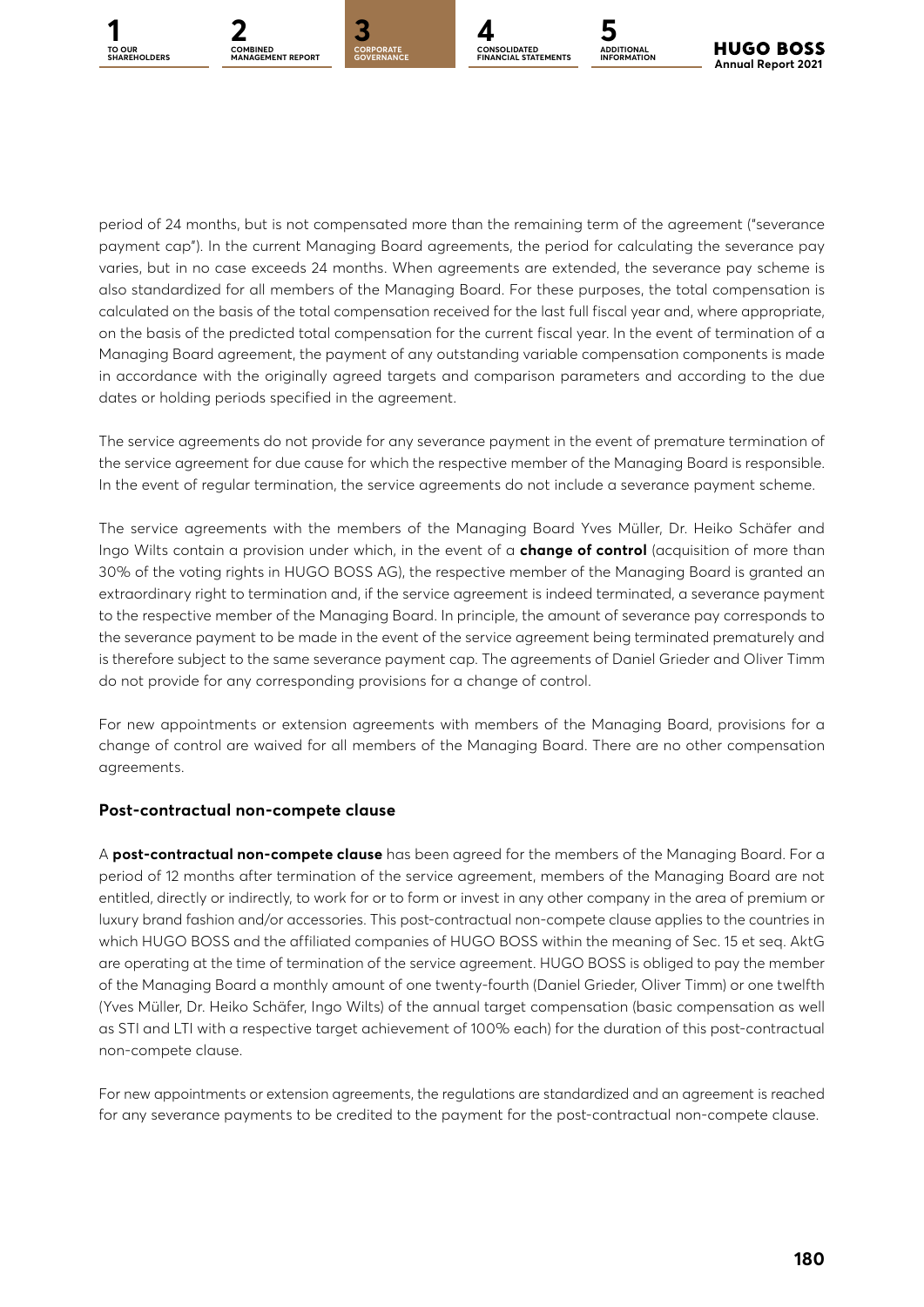

**ADDITIONAL INFORMATION**

### **Individualized disclosure of the compensation of the Managing Board**

#### **Compensation awarded and due to current members of the Managing Board in the past fiscal year pursuant to Sec. 162 AktG**

The following table shows the non-performance-related and performance-related compensation components awarded and due to **current members of the Managing Board** (active as of December 31, 2021) in the past fiscal year, including the respective relative share in accordance with Sec. 162 AktG. These include the basic compensation paid in the fiscal year, the fringe benefits accrued in the fiscal year, the pension allowance paid in the fiscal year, the STI 2021 awarded in fiscal year 2021 (payout in fiscal year 2022), the LTI 2018–2021 awarded in fiscal year 2021 (payout in fiscal year 2022), and any special compensation.

## **COMPENSATION AWARDED AND DUE**

|                           |                              |                    | <b>Daniel Grieder</b><br>Chairman of the Managing Board<br>(since June 1, 2021) |                    |                                |                    | <b>Yves Müller</b><br>Member of the Managing Board<br>(since December 1, 2017)<br>Spokesperson of the Managing Board<br>(from July 16, 2020 until May 31, 2021) |                    |         |  |  |
|---------------------------|------------------------------|--------------------|---------------------------------------------------------------------------------|--------------------|--------------------------------|--------------------|-----------------------------------------------------------------------------------------------------------------------------------------------------------------|--------------------|---------|--|--|
|                           |                              |                    | 2021                                                                            |                    | 2020                           | 2021               |                                                                                                                                                                 | 2020               |         |  |  |
|                           |                              | in EUR<br>thousand | in %                                                                            | in EUR<br>thousand | in $%$                         | in EUR<br>thousand | in $%$                                                                                                                                                          | in EUR<br>thousand | in $%$  |  |  |
| Fixed compensation        | <b>Basic</b><br>compensation | 758                | 37                                                                              |                    | ÷                              | 750                | 35                                                                                                                                                              | 641                | 50      |  |  |
|                           | Fringe benefits              | 68                 | 3                                                                               |                    | $\equiv$                       | 30                 |                                                                                                                                                                 | 13                 | 1       |  |  |
|                           | Pension<br>allowance         | 0                  | $\Omega$                                                                        |                    |                                | $\Omega$           | $\Omega$                                                                                                                                                        | $\circ$            | $\circ$ |  |  |
| Total                     |                              | 826                | 41                                                                              |                    | ۰                              | 780                | 36                                                                                                                                                              | 654                | 51      |  |  |
| Short-term incentive      | STI 2021                     | 1,212              | 59                                                                              |                    | -                              | 693                | 32                                                                                                                                                              | $\circ$            | $\circ$ |  |  |
|                           | STI 2020                     | 0                  | $\Omega$                                                                        |                    | $\equiv$                       | 0                  | $\Omega$                                                                                                                                                        | 411                | 32      |  |  |
| Long-term incentive       | LTI 2018-2021                | $\Omega$           | $\Omega$                                                                        |                    | $\equiv$                       | 294                | 14                                                                                                                                                              | $\Omega$           | $\circ$ |  |  |
|                           | LTI 2017-2020                | 0                  | $\Omega$                                                                        |                    | $\qquad \qquad \longleftarrow$ | 0                  | $\Omega$                                                                                                                                                        | 12                 |         |  |  |
| <b>Total</b>              |                              | 1,212              | 59                                                                              |                    | -                              | 986                | 46                                                                                                                                                              | 423                | 33      |  |  |
| Other                     | Special<br>compensation      | Ω                  | $\Omega$                                                                        |                    | -                              | 400                | 18                                                                                                                                                              | 200                | 16      |  |  |
| <b>Total compensation</b> |                              | 2,038              | 100                                                                             |                    | -                              | 2,166              | 100                                                                                                                                                             | 1,277              | 100     |  |  |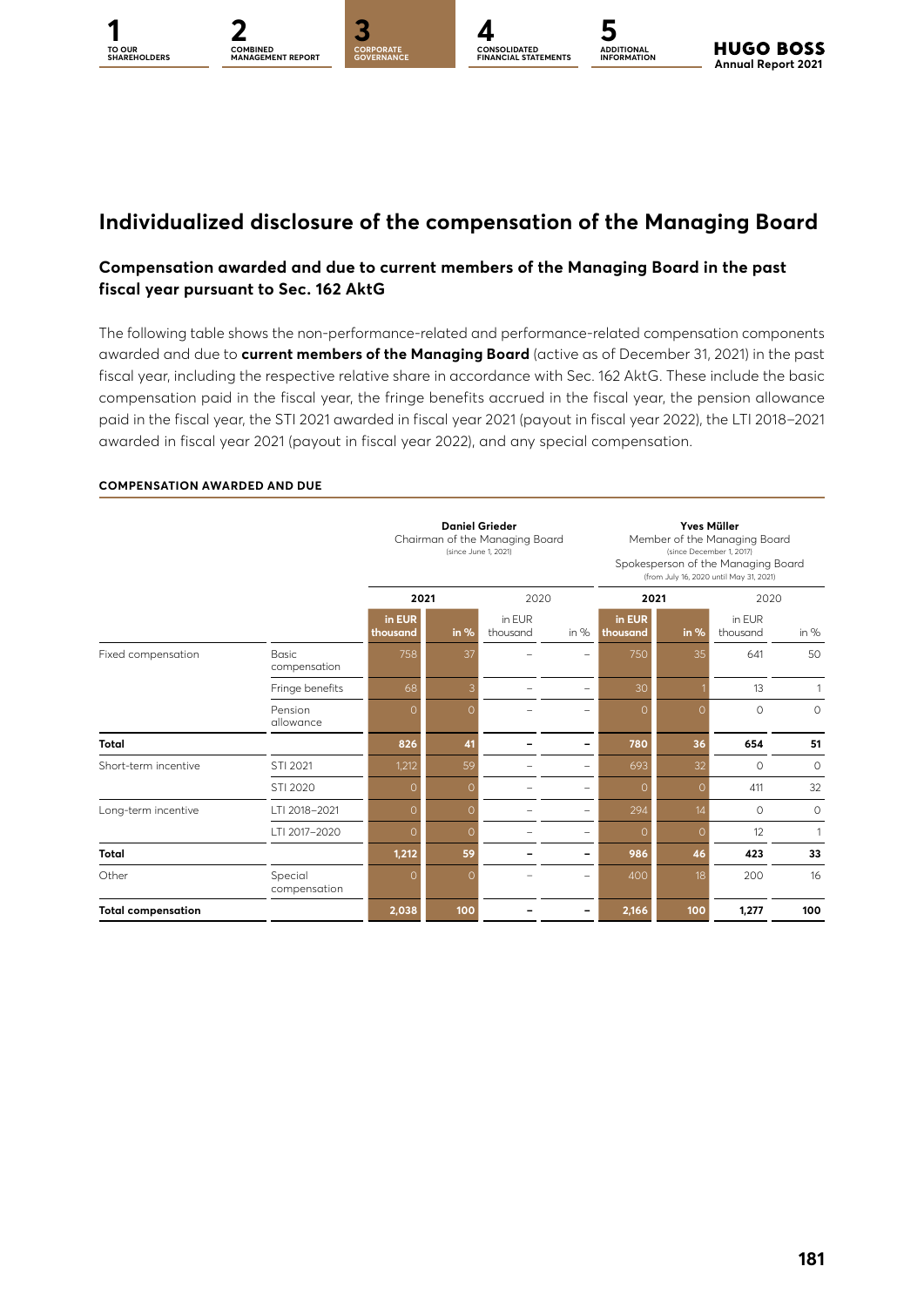

**CONSOLIDATED FINANCIAL STATEMENTS**

**ADDITIONAL INFORMATION**

|                           |                              |                    | Dr. Heiko Schäfer<br>Member of the Managing Board<br>(since March 16, 2020) |                    |         |                    | <b>Oliver Timm</b><br>Member of the Managing Board<br>(since January 1, 2021) |                    |        |  |
|---------------------------|------------------------------|--------------------|-----------------------------------------------------------------------------|--------------------|---------|--------------------|-------------------------------------------------------------------------------|--------------------|--------|--|
|                           |                              | 2021               |                                                                             | 2020               |         | 2021               |                                                                               | 2020               |        |  |
|                           |                              | in EUR<br>thousand | in $%$                                                                      | in EUR<br>thousand | in $%$  | in EUR<br>thousand | in $%$                                                                        | in EUR<br>thousand | in $%$ |  |
| Fixed compensation        | <b>Basic</b><br>compensation | 725                | 50                                                                          | 509                | 57      | 750                | 38                                                                            |                    |        |  |
|                           | Fringe benefits              | 19                 |                                                                             | 5                  |         | 45                 |                                                                               |                    |        |  |
|                           | Pension<br>allowance         | 0                  | $\overline{O}$                                                              | $\circ$            | $\circ$ | $\Omega$           | $\Omega$                                                                      |                    |        |  |
| Total                     |                              | 744                | 52                                                                          | 515                | 57      | 795                | 40                                                                            |                    |        |  |
| Short-term incentive      | STI 2021                     | 693                | 48                                                                          | $\circ$            | $\circ$ | 900                | 45                                                                            |                    |        |  |
|                           | STI 2020                     | $\circ$            | $\Omega$                                                                    | 386                | 43      | $\Omega$           | $\Omega$                                                                      |                    |        |  |
| Long-term incentive       | LTI 2018-2021                | $\Omega$           | $\Omega$                                                                    | $\circ$            | $\circ$ | $\Omega$           | $\Omega$                                                                      |                    |        |  |
|                           | LTI 2017-2020                | $\circ$            | $\circ$                                                                     | $\circ$            | $\circ$ | $\circ$            | $\Omega$                                                                      |                    |        |  |
| Total                     |                              | 693                | 48                                                                          | 386                | 43      | 900                | 45                                                                            |                    |        |  |
| Other                     | Special<br>compensation      | 0                  | $\Omega$                                                                    | $\circ$            | $\circ$ | 300                | 15                                                                            |                    |        |  |
| <b>Total compensation</b> |                              | 1,436              | 100                                                                         | 901                | 100     | 1,995              | 100                                                                           |                    |        |  |

#### **Ingo Wilts**

|                           |                              |                    |          | (from August 15, 2016 until February 28, 2022) |          |
|---------------------------|------------------------------|--------------------|----------|------------------------------------------------|----------|
|                           |                              | 2021               |          | 2020                                           |          |
|                           |                              | in EUR<br>thousand | in $%$   | in EUR<br>thousand                             | in $%$   |
| Fixed compensation        | <b>Basic</b><br>compensation | 725                | 42       | 653                                            | 52       |
|                           | Fringe benefits              | 22                 |          | 12                                             | 1        |
|                           | Pension<br>allowance         | O                  | $\Omega$ | $\Omega$                                       | $\Omega$ |
| Total                     |                              | 747                | 44       | 665                                            | 53       |
| Short-term incentive      | STI 2021                     | 679                | 40       | $\Omega$                                       | $\circ$  |
|                           | STI 2020                     | Ω                  | $\Omega$ | 434                                            | 34       |
| Long-term incentive       | LTI 2018-2021                | 286                | 17       | 0                                              | 0        |
|                           | LTI 2017-2020                | ი                  | $\Omega$ | 161                                            | 13       |
| <b>Total</b>              |                              | 965                | 56       | 595                                            | 47       |
| Other                     | Special<br>compensation      | O                  | $\Omega$ | $\Omega$                                       | $\circ$  |
| <b>Total compensation</b> |                              | 1,712              | 100      | 1,261                                          | 100      |

Member of the Managing Board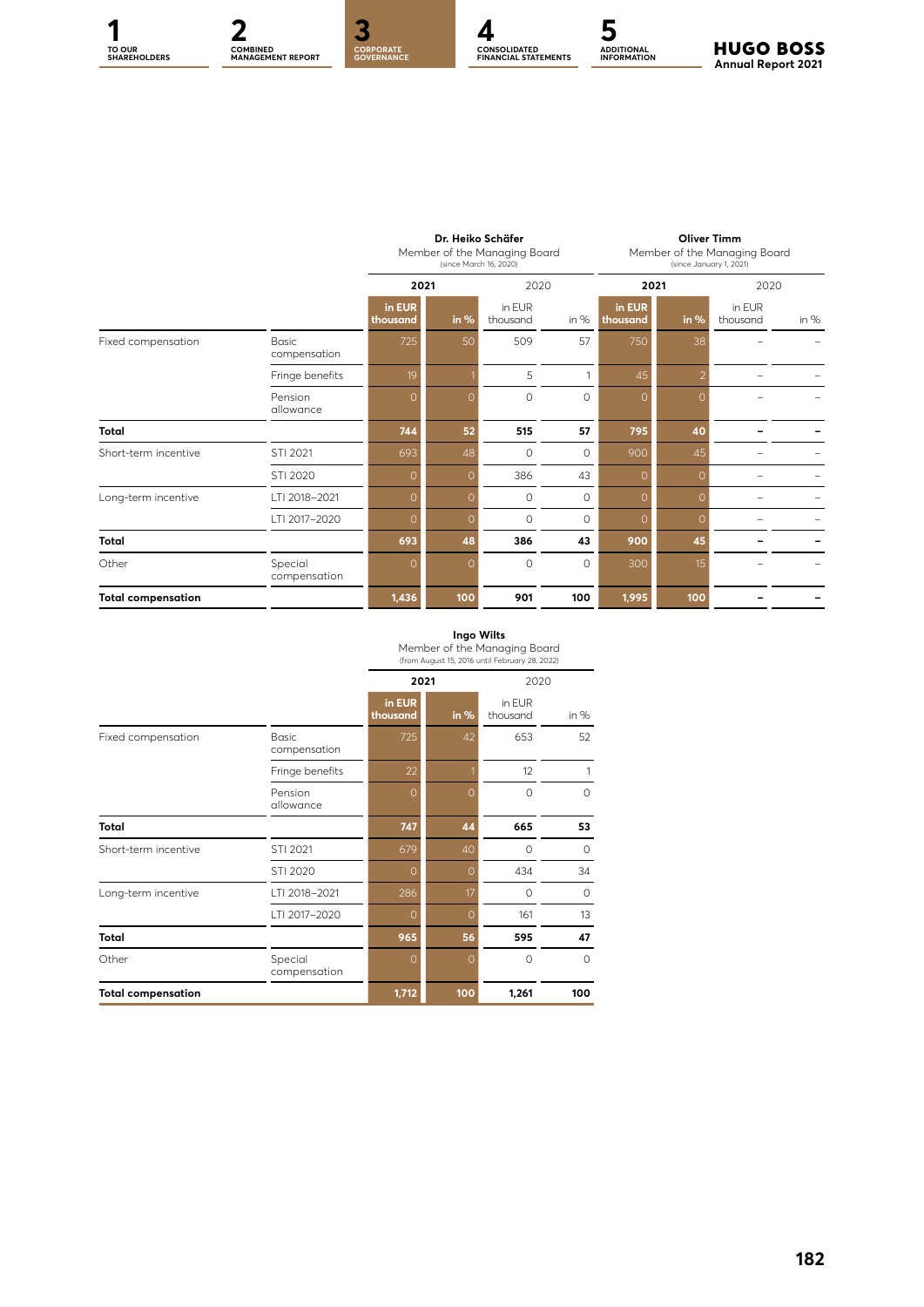### **Compensation awarded and due to former members of the Managing Board in the past fiscal year**

**1 2 [3](#page--1-0) [4](#page--1-0) [5](#page--1-0) CORPORATE GOVERNANCE**

**COMBINED [MANAGEMENT REPORT](#page--1-0)**

**TO OUR** 

The following table shows the non-performance-related and performance-related compensation components awarded and due to **former members of the Managing Board** who terminated their activities within the last ten fiscal years, including the respective relative share in accordance with Sec. 162 AktG:

**CONSOLIDATED FINANCIAL STATEMENTS**

**ADDITIONAL INFORMATION**

**Annual Report 2021** 

**HUGO BOSS** 

|                           |                                   |                    | <b>Mark Langer</b><br>Chairman of the Managing Board<br>(from May 19, 2016 until July 15, 2020)<br>Member of the Managing Board<br>(from January 15, 2010 until May 18, 2016) |                    | <b>Bernd Hake</b><br>Member of the Managing Board<br>(from March 1, 2016 until July 2, 2019) |                    |        |                    |              |
|---------------------------|-----------------------------------|--------------------|-------------------------------------------------------------------------------------------------------------------------------------------------------------------------------|--------------------|----------------------------------------------------------------------------------------------|--------------------|--------|--------------------|--------------|
|                           |                                   | 2021               |                                                                                                                                                                               | 2020               |                                                                                              | 2021               |        | 2020               |              |
|                           |                                   | in EUR<br>thousand | in $%$                                                                                                                                                                        | in EUR<br>thousand | in $%$                                                                                       | in EUR<br>thousand | in $%$ | in EUR<br>thousand | in $%$       |
| Fixed compensation        | Basic compensation                | Ω                  | Ω                                                                                                                                                                             | $\circ$            | 0                                                                                            |                    |        | $\circ$            | $\circ$      |
|                           | Fringe benefits                   | Ω                  | $\Omega$                                                                                                                                                                      | $\circ$            | $\Omega$                                                                                     |                    |        | $\Omega$           | $\Omega$     |
|                           | Pension allowance                 | Ω                  | $\Omega$                                                                                                                                                                      | $\circ$            | 0                                                                                            |                    |        | $\circ$            | 0            |
| <b>Total</b>              |                                   | O                  | $\mathbf o$                                                                                                                                                                   | 0                  | O                                                                                            |                    |        | O                  | $\mathbf{o}$ |
| Short-term incentive      | STI 2021                          | 725                | 64                                                                                                                                                                            | $\circ$            | $\circ$                                                                                      |                    |        | $\circ$            | 0            |
|                           | STI 2020                          | Ω                  | $\Omega$                                                                                                                                                                      | 656                | 72                                                                                           |                    |        | $\circ$            | $\circ$      |
| Long-term incentive       | LTI 2018-2021                     | 404                | 36                                                                                                                                                                            | $\circ$            | $\circ$                                                                                      |                    |        | $\circ$            | $\circ$      |
|                           | LTI 2017-2020                     | Ω                  | $\Omega$                                                                                                                                                                      | 255                | 28                                                                                           |                    |        | 167                | 100          |
| <b>Total</b>              |                                   | 1,129              | 100                                                                                                                                                                           | 911                | 100                                                                                          |                    |        | 167                | 100          |
| Other                     | Pension payments                  | Ω                  | $\Omega$                                                                                                                                                                      | $\circ$            | $\circ$                                                                                      |                    |        | $\circ$            | $\circ$      |
|                           | Deferred compensation<br>payments | $\Omega$           | $\Omega$                                                                                                                                                                      | $\Omega$           | $\Omega$                                                                                     |                    |        | $\circ$            | $\Omega$     |
| <b>Total compensation</b> |                                   | 1,129              | 100                                                                                                                                                                           | 911                | 100                                                                                          |                    |        | 167                | 100          |

#### **COMPENSATION AWARDED AND DUE**

No non-performance-related or performance-related compensation components were awarded and due to the former members of the Managing Board Claus-Dietrich Lahrs (Chairman of the Managing Board from August 1, 2008 to February 29, 2016) and Christoph Auhagen (ordinary member of the Managing Board from December 1, 2009 to April 22, 2016) in fiscal year 2021 or in fiscal year 2020.

#### **Target compensation and actual compensation of the members of the Managing Board for the past fiscal year**

The following table shows the respective **target compensation** of the members of the Managing Board active as of December 31, 2021 for fiscal year 2021. This includes the target compensation agreed for the fiscal year in the event of a target achievement of 100%, supplemented by details of the minimum and maximum compensation achievable on an individual basis. In addition, the allocation for the fiscal year are stated as **actual compensation** according to the GCGC. This actual compensation comprises the fixed compensation paid out in the fiscal year, the fringe benefits accrued in the fiscal year, the pension allowance due for the fiscal year, the payout due in March 2022 from the STI 2021, and the payout due in March 2022 from the LTI 2018–2021. The ongoing pension commitments also include the service costs incurred for the fiscal year in accordance with IFRS.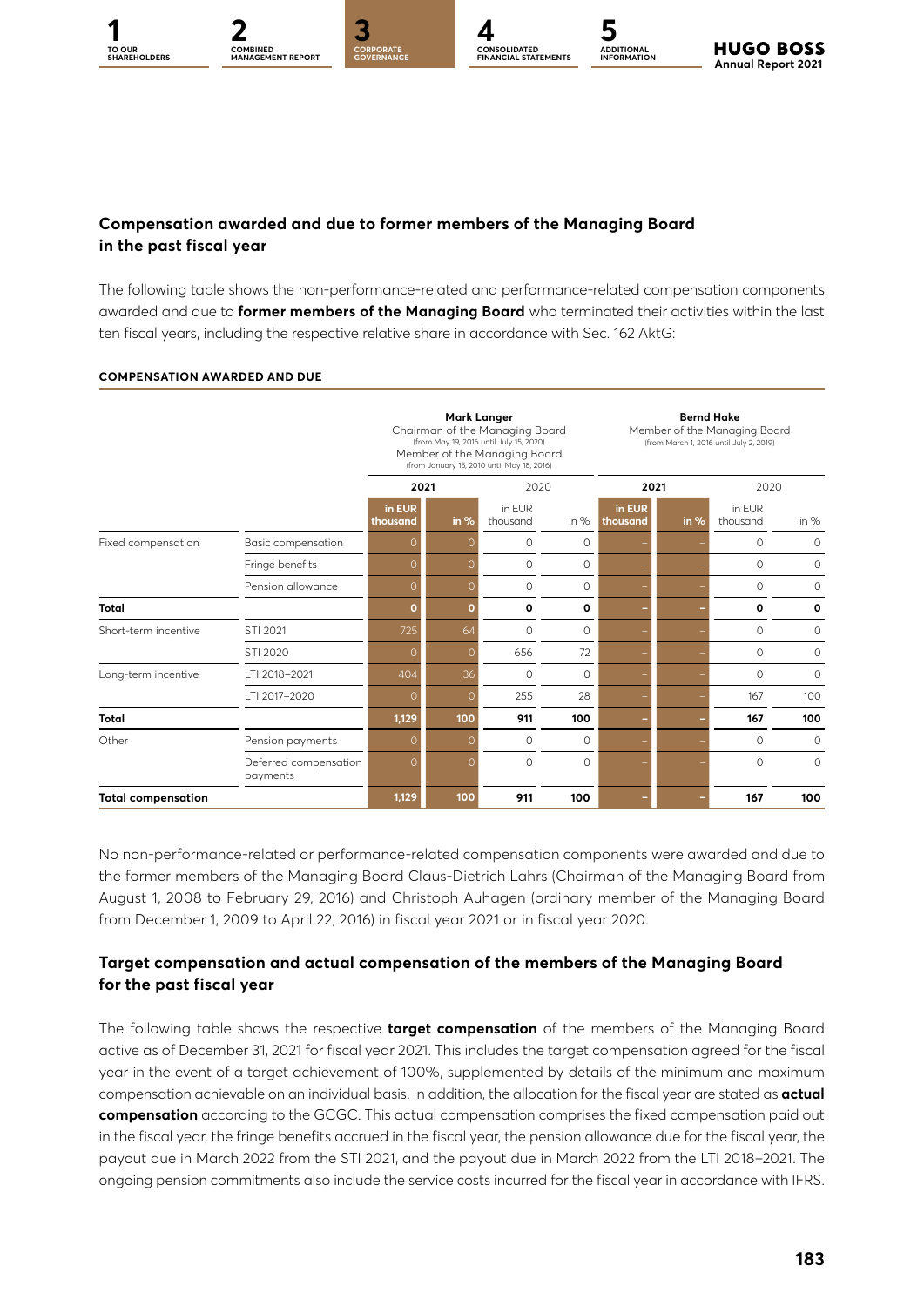

#### **TARGET COMPENSATION AND ACTUAL COMPENSATION ACCORDING TO GCGC IN FISCAL YEAR 2021**

|                           |                                 |                             | (since June 1, 2021)                | <b>Daniel Grieder</b><br>Chairman of the Managing Board |                 | <b>Yves Müller</b><br>Member of the Managing Board<br>(since December 1, 2017)<br>Spokesperson of the Managing Board<br>(from July 16, 2020 until May 31, 2021) |                              |                              |                 |
|---------------------------|---------------------------------|-----------------------------|-------------------------------------|---------------------------------------------------------|-----------------|-----------------------------------------------------------------------------------------------------------------------------------------------------------------|------------------------------|------------------------------|-----------------|
|                           |                                 |                             |                                     |                                                         |                 |                                                                                                                                                                 |                              |                              |                 |
| (in EUR thousand)         |                                 | Target<br>compen-<br>sation | <b>Minimum</b><br>compen-<br>sation | <b>Maximum</b><br>compen-<br>sation                     | Allo-<br>cation | Target<br>compen-<br>sation                                                                                                                                     | Minimum<br>compen-<br>sation | Maximum<br>compen-<br>sation | Allo-<br>cation |
| Fixed compensation        | Basic<br>compensation<br>2021   | 758                         | 758                                 | 758                                                     | 758             | 750                                                                                                                                                             | 750                          | 750                          | 750             |
|                           | Fringe benefits<br>2021         | 68                          | 68                                  | 68                                                      | 68              | 30                                                                                                                                                              | 30                           | 30                           | 30              |
|                           | Pension<br>allowance 2021       | $\circ$                     | $\circ$                             | $\circ$                                                 | $\Omega$        | $\circ$                                                                                                                                                         | $\circ$                      | $\Omega$                     | $\Omega$        |
| <b>Total</b>              |                                 | 826                         | 826                                 | 826                                                     | 826             | 780                                                                                                                                                             | 780                          | 780                          | 780             |
| Short-term incentive      | STI 2021                        | 875                         | 8751                                | 1,313                                                   | 1,212           | 500                                                                                                                                                             | 0                            | 750                          | 693             |
| Long-term incentive       | LTI 2021-2024                   | 1,400                       | $\circ$                             | 3,500                                                   | O               | 750                                                                                                                                                             | 0                            | 1,875                        | $\Omega$        |
|                           | LTI 2018-2021                   |                             | $\overline{\phantom{0}}$            |                                                         | 0               |                                                                                                                                                                 | -                            |                              | 294             |
| <b>Total</b>              |                                 | 2,275                       | 875                                 | 4,813                                                   | 1,212           | 1,250                                                                                                                                                           | 0                            | 2,625                        | 986             |
| Pension                   | Service costs 2021              | 303                         | 303                                 | 303                                                     | 303             | 380                                                                                                                                                             | 380                          | 380                          | 380             |
| Other                     | Special<br>compensation<br>2021 | $\circ$                     | $\circ$                             | $\circ$                                                 | ٥               | 400                                                                                                                                                             | $\circ$                      | 400                          | 400             |
| <b>Total compensation</b> |                                 | 3,404                       | 2,004                               | 5,941                                                   | 2,341           | 2,810                                                                                                                                                           | 1,160                        | 4,185                        | 2,546           |

|                           |                                      | Dr. Heiko Schäfer<br>Member of the Managing Board<br>(since March 16, 2020) |                              |                              |                 | <b>Oliver Timm</b><br>Member of the Managing Board<br>(since January 1, 2021) |                   |                                      |                 |
|---------------------------|--------------------------------------|-----------------------------------------------------------------------------|------------------------------|------------------------------|-----------------|-------------------------------------------------------------------------------|-------------------|--------------------------------------|-----------------|
| (in EUR thousand)         |                                      | Target<br>compen-<br>sation                                                 | Minimum<br>compen-<br>sation | Maximum<br>compen-<br>sation | Allo-<br>cation | Target<br>compen-<br>sation                                                   | compen-<br>sation | Minimum Maximum<br>compen-<br>sation | Allo-<br>cation |
| Fixed compensation        | <b>Basic</b><br>compensation<br>2021 | 725                                                                         | 725                          | 725                          | 725             | 750                                                                           | 750               | 750                                  | 750             |
|                           | Fringe benefits<br>2021              | 19                                                                          | 19                           | 19                           | 19              | 45                                                                            | 45                | 45                                   | 45              |
|                           | Pension<br>allowance 2021            | $\circ$                                                                     | $\circ$                      | $\circ$                      | $\Omega$        | $\circ$                                                                       | 0                 | $\circ$                              | $\circ$         |
| <b>Total</b>              |                                      | 744                                                                         | 744                          | 744                          | 744             | 795                                                                           | 795               | 795                                  | 795             |
| Short-term incentive      | STI 2021                             | 500                                                                         | $\circ$                      | 750                          | 693             | 650                                                                           | $\circ$           | 975                                  | 900             |
| Long-term incentive       | LTI 2021-2024                        | 725                                                                         | 0                            | 1,813                        | $\Omega$        | 1,000                                                                         | 0                 | 2,500                                | $\Omega$        |
|                           | LTI 2018-2021                        |                                                                             |                              |                              | $\Omega$        |                                                                               |                   |                                      | $\circ$         |
| <b>Total</b>              |                                      | 1,225                                                                       | 0                            | 2,563                        | 693             | 1,650                                                                         | 0                 | 3,475                                | 900             |
| Pension                   | Service costs 2021                   | 290                                                                         | 290                          | 290                          | 290             | 300                                                                           | 300               | 300                                  | 300             |
| Other                     | Special<br>compensation<br>2021      | $\circ$                                                                     | $\circ$                      | $\circ$                      | O               | 300                                                                           | 300               | 300                                  | 300             |
| <b>Total compensation</b> |                                      | 2,259                                                                       | 1,034                        | 3,596                        | 1,726           | 3,045                                                                         | 1,395             | 4,870                                | 2,295           |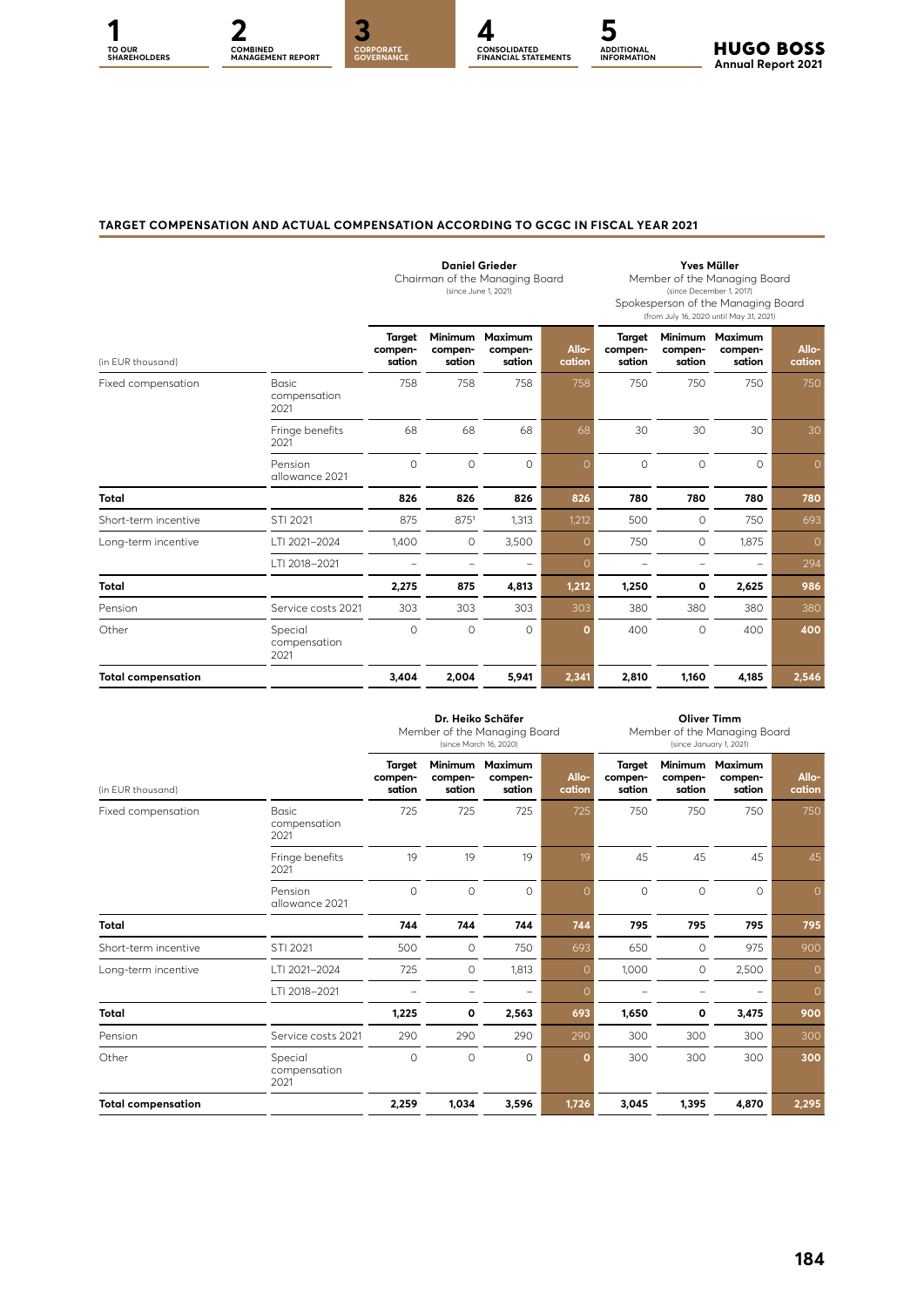

**Ingo Wilts**

|                           |                                      |                             |                                     | Member of the Managing Board<br>(from August 15, 2016 until February 28, 2022) |                 |  |
|---------------------------|--------------------------------------|-----------------------------|-------------------------------------|--------------------------------------------------------------------------------|-----------------|--|
| (in EUR thousand)         |                                      | Target<br>compen-<br>sation | <b>Minimum</b><br>compen-<br>sation | <b>Maximum</b><br>compen-<br>sation                                            | Allo-<br>cation |  |
| Fixed compensation        | <b>Basic</b><br>compensation<br>2021 | 725                         | 725                                 | 725                                                                            | 725             |  |
|                           | Fringe benefits<br>2021              | 22                          | 22                                  | 22                                                                             | 22              |  |
|                           | Pension<br>allowance 2021            | $\Omega$                    | $\Omega$                            | $\Omega$                                                                       | $\Omega$        |  |
| <b>Total</b>              |                                      | 747                         | 747                                 | 747                                                                            | 747             |  |
| Short-term incentive      | STI 2021                             | 490                         | 0                                   | 735                                                                            | 679             |  |
| Long-term incentive       | LTI 2021-2024                        | 740                         | 0                                   | 1,850                                                                          | $\Omega$        |  |
|                           | LTI 2018-2021                        |                             |                                     |                                                                                | 286             |  |
| Total                     |                                      | 1,230                       | 0                                   | 2,585                                                                          | 965             |  |
| Pension                   | Service costs 2021                   | 280                         | 280                                 | 280                                                                            | 280             |  |
| Other                     | Special<br>compensation<br>2021      | $\Omega$                    | 0                                   | $\Omega$                                                                       | $\Omega$        |  |
| <b>Total compensation</b> |                                      | 2,257                       | 1,027                               | 3,612                                                                          | 1,992           |  |

**1** Target achievement of 100% guaranteed on a one-off basis for fiscal year 2021.

### **Compensation of the members of the Supervisory Board in fiscal year 2021**

### **Principles of the compensation system for the Supervisory Board**

The **compensation of the members of the Supervisory Board** as determined by the Annual Shareholders' Meeting is governed by Art. 12 of the Articles of Association of HUGO BOSS AG and provides both the abstract and the specific framework for the compensation of the members of the Supervisory Board. This ensures that the compensation of the members of the Supervisory Board always complies with the compensation system adopted by the Annual Shareholders' Meeting on May 27, 2020 and adjusted with effect from July 30, 2020.

The compensation of the members of the Supervisory Board comprises **only fixed components**. The compensation consists of two components: a fixed compensation, depending on the position of the respective Supervisory Board member, and additional compensation for the respective committee activities. The compensation regulation thus also takes into account the requirements of the GCGC.

Until July 30, 2020, the members of the Supervisory Board were compensated in accordance with the **previously applicable compensation regulation** of Art. 12 of the Articles of Association of HUGO BOSS AG. According to this regulation, compensation of Supervisory Board members was divided into a fixed and a variable component. The variable component was based on the amount of earnings per share in the consolidated financial statements. The position of Chairman of the Supervisory Board, that of the Deputy Chairman, as well as membership of the committees, were taken into account when calculating the compensation.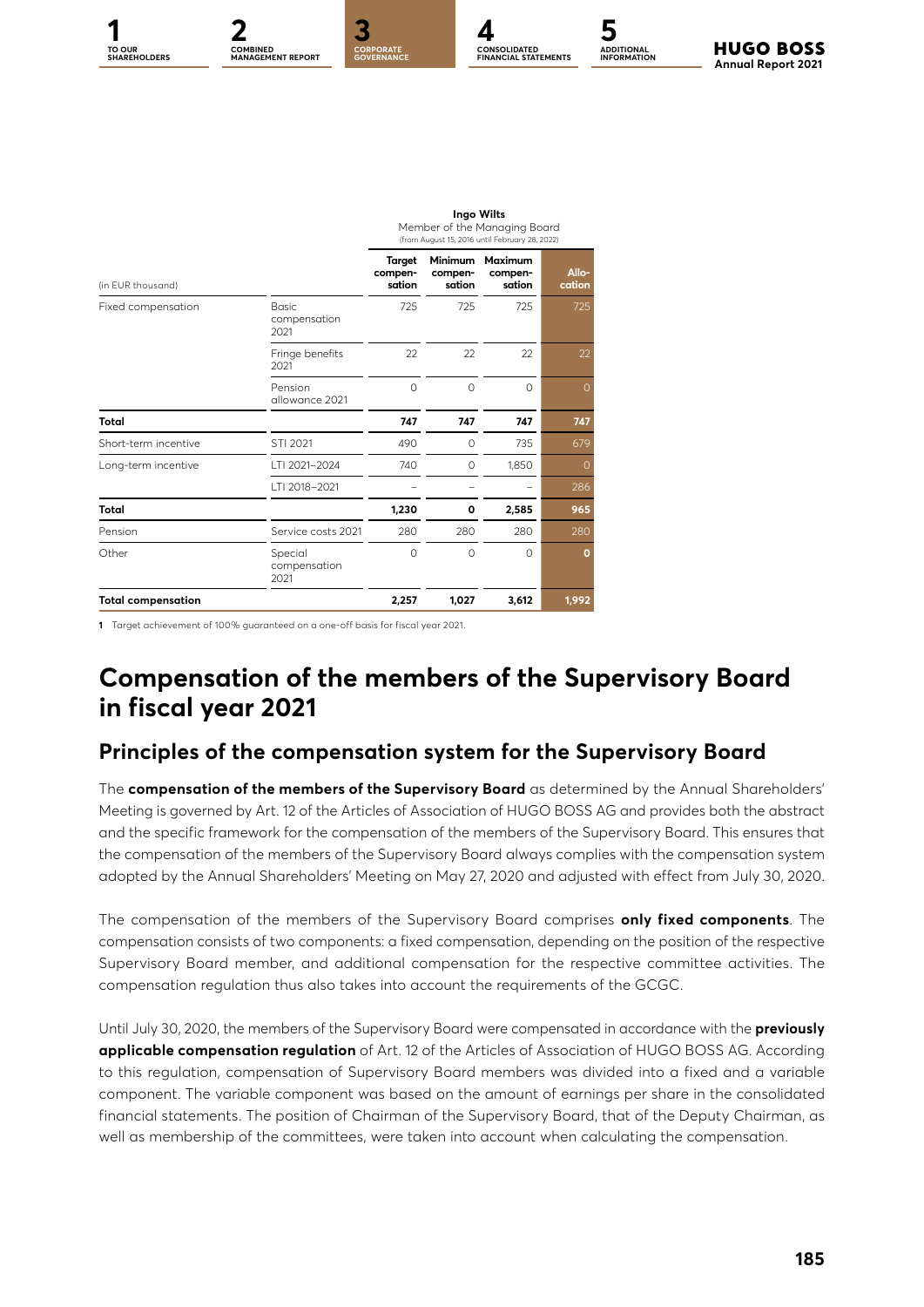### **Structure and application of the compensation system of the Supervisory Board in fiscal year 2021**

**1 2 [3](#page--1-0) [4](#page--1-0) [5](#page--1-0) CORPORATE GOVERNANCE**

**COMBINED [MANAGEMENT REPORT](#page--1-0)**

**TO OUR** 

Each ordinary member of the Supervisory Board receives a **fixed annual compensation** of EUR 80 thousand (base amount). The Chairman receives 2.5 times (EUR 200 thousand) and the Deputy Chairman receives 1.75 times (EUR 140 thousand) this base amount.

**CONSOLIDATED FINANCIAL STATEMENTS**

**ADDITIONAL INFORMATION**

**Annual Report 2021** 

**HUGO BOSS** 

In addition, **members of the Working Committee, the Audit Committee, and the Personnel Committee** will be paid an additional EUR 30 thousand each, and the Chairman of one of these committees will receive an additional EUR 60 thousand each. Members of the Nomination Committee receive an additional EUR 20 thousand. No compensation is paid for the Chairman and members of the Mediation Committee. However, additional compensation will only be paid for the three most highly remunerated positions on committees. This regulation leads to the setting of an individual **maximum compensation** for each member of the Supervisory Board in accordance with the positions held by the respective member in the committees.



#### **COMPENSATION FOR SUPERVISORY BOARD ACTIVITY AND MEMBERSHIP IN A COMMITTEE**

**No further compensation** is granted beyond the compensation described above. Consequently, the current system does not provide for a variable compensation component or for attendance fees.

The compensation is **paid out** after the end of the Annual Shareholders' Meeting that decides on the approval of the Supervisory Board for the respective past fiscal year. Members of the Supervisory Board who have only been members of the Supervisory Board or a committee for part of the fiscal year receive pro rata compensation for each month of service or part thereof. Members of the Supervisory Board are reimbursed expenses incurred in connection with the performance of their duties. Any value-added tax (VAT) is reimbursed by the Company if the members of the Supervisory Board are entitled to invoice the Company separately for the VAT and exercise this right.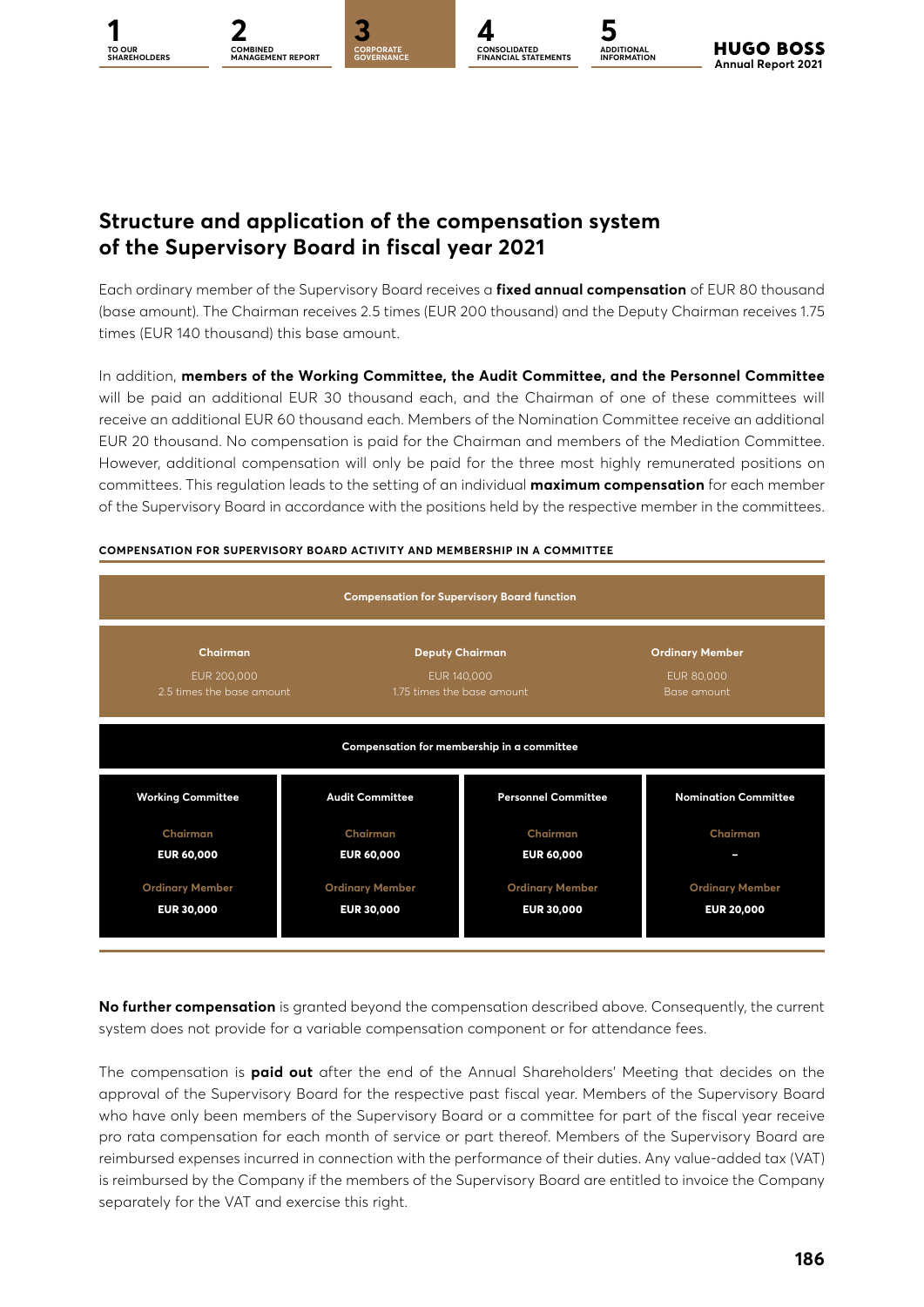



CORPORAT<mark>E</mark><br>GOVERNANCE



**ADDITIONAL INFORMATION**

In fiscal year 2021, the compensation system for the Supervisory Board was applied in full as set out in Art. 12 of the Company's Articles of Association. In fiscal year 2021, the members of the Supervisory Board **did not receive any further compensation or benefits** for services provided individually, in particular consulting and mediation services. Furthermore, no loans or advances were granted to the members of the Supervisory Board, nor were there any contingent liabilities in their favor.

### **Individualized disclosure of the compensation of the Supervisory Board**

The following table shows the **fixed and variable compensation components which were awarded and due to current and former members of the Supervisory Board in the past fiscal year**, including the respective relative share in accordance with Sec. 162 AktG. In accordance with Art. 12 of the Company's Articles of Association, the total amount of the compensation of the Supervisory Board is due after the end of the Annual Shareholders' Meeting that decides on the approval of the Supervisory Board for the respective past fiscal year. The disclosure for fiscal year 2021 relates to the fixed compensation awarded for the Supervisory Board's activities in fiscal year 2021 (payout in fiscal year 2022) and the compensation awarded for committee membership in fiscal year 2021 (payout in fiscal year 2022).

| <b>Current members</b><br>of the Supervisory Board |               | <b>Fixed compensation</b><br>(base amount) |          |      | Variable<br>compensation <sup>1</sup> |      | <b>Compensation for</b><br>committee work | <b>Total compensation</b> |      |  |
|----------------------------------------------------|---------------|--------------------------------------------|----------|------|---------------------------------------|------|-------------------------------------------|---------------------------|------|--|
|                                                    |               | 2021                                       | 2020     | 2021 | 2020                                  | 2021 | 2020                                      | 2021                      | 2020 |  |
| Hermann                                            | in EUR thous. | 200                                        | 108      |      | $\Omega$                              | 150  | 115                                       | 350                       | 223  |  |
| Waldemer<br>Chairman                               | in $%$        | 57                                         | 48       |      | $\Omega$                              | 43   | 52                                        | 100                       | 100  |  |
| <b>Sinan Piskin</b>                                | in EUR thous. | 140                                        | 78       |      | $\circ$                               | 90   | 64                                        | 230                       | 142  |  |
| Deputy Chairman                                    | in $%$        | 61                                         | 55       |      | $\Omega$                              | 39   | 45                                        | 100                       | 100  |  |
| Iris Epple-Righi                                   | in EUR thous. | 80                                         | 38       |      | $\Omega$                              | 30   | 17                                        | 110                       | 55   |  |
|                                                    | in $%$        | 73                                         | 69       |      | $\Omega$                              | 27   | 31                                        | 100                       | 100  |  |
| Katharina Herzog                                   | in EUR thous. | 80                                         | 38       |      | $\circ$                               | 30   | 17                                        | 110                       | 55   |  |
|                                                    | in $%$        | 73                                         | 69       |      | $\Omega$                              | 27   | 31                                        | 100                       | 100  |  |
| <b>Anita Kessel</b>                                | in EUR thous. | 80                                         | 48       |      | $\Omega$                              | 30   | 25                                        | 110                       | 74   |  |
|                                                    | in $%$        | 73                                         | 66       |      | $\Omega$                              | 27   | 34                                        | 100                       | 100  |  |
| <b>Gaetano Marzotto</b>                            | in EUR thous. | 80                                         | 48       |      | $\Omega$                              | 50   | 24                                        | 130                       | 72   |  |
|                                                    | in $%$        | 62                                         | 67       |      | $\circ$                               | 38   | 33                                        | 100                       | 100  |  |
| Luca Marzotto                                      | in EUR thous. | 80                                         | 48       |      | $\Omega$                              | 60   | 48                                        | 140                       | 97   |  |
|                                                    | in $%$        | 57                                         | 50       |      | $\Omega$                              | 43   | 50                                        | 100                       | 100  |  |
| Tanja Silvana                                      | in EUR thous. | 80                                         | 48       |      | $\Omega$                              | 30   | 17                                        | 110                       | 65   |  |
| <b>Nitschke</b>                                    | in $%$        | 73                                         | 74       |      | $\Omega$                              | 27   | 26                                        | 100                       | 100  |  |
| Christina                                          | in EUR thous. | 80                                         | 38       |      | $\Omega$                              | 30   | 15                                        | 110                       | 53   |  |
| Rosenberg                                          | in %          | 73                                         | 71       |      | $\Omega$                              | 27   | 29                                        | 100                       | 100  |  |
| <b>Martin Sambeth</b>                              | in EUR thous. | 80                                         | 48       |      | $\Omega$                              | 30   | 15                                        | 110                       | 64   |  |
|                                                    | in $%$        | 73                                         | 76       |      | $\circ$                               | 27   | 24                                        | 100                       | 100  |  |
| <b>Bernd Simbeck</b>                               | in EUR thous. | 27                                         | $\equiv$ |      | $\Omega$                              | 20   | ÷                                         | 47                        |      |  |
| (since Sep. 1, 2021)                               | in $%$        | 57                                         | $\equiv$ |      | $\Omega$                              | 43   | $\equiv$                                  | 100                       |      |  |
| Robin J. Stalker                                   | in EUR thous. | 80                                         | 38       |      | $\Omega$                              | 60   | 33                                        | 140                       | 71   |  |
|                                                    | in %          | 57                                         | 54       |      | $\circ$                               | 43   | 46                                        | 100                       | 100  |  |

#### **COMPENSATION AWARDED AND DUE**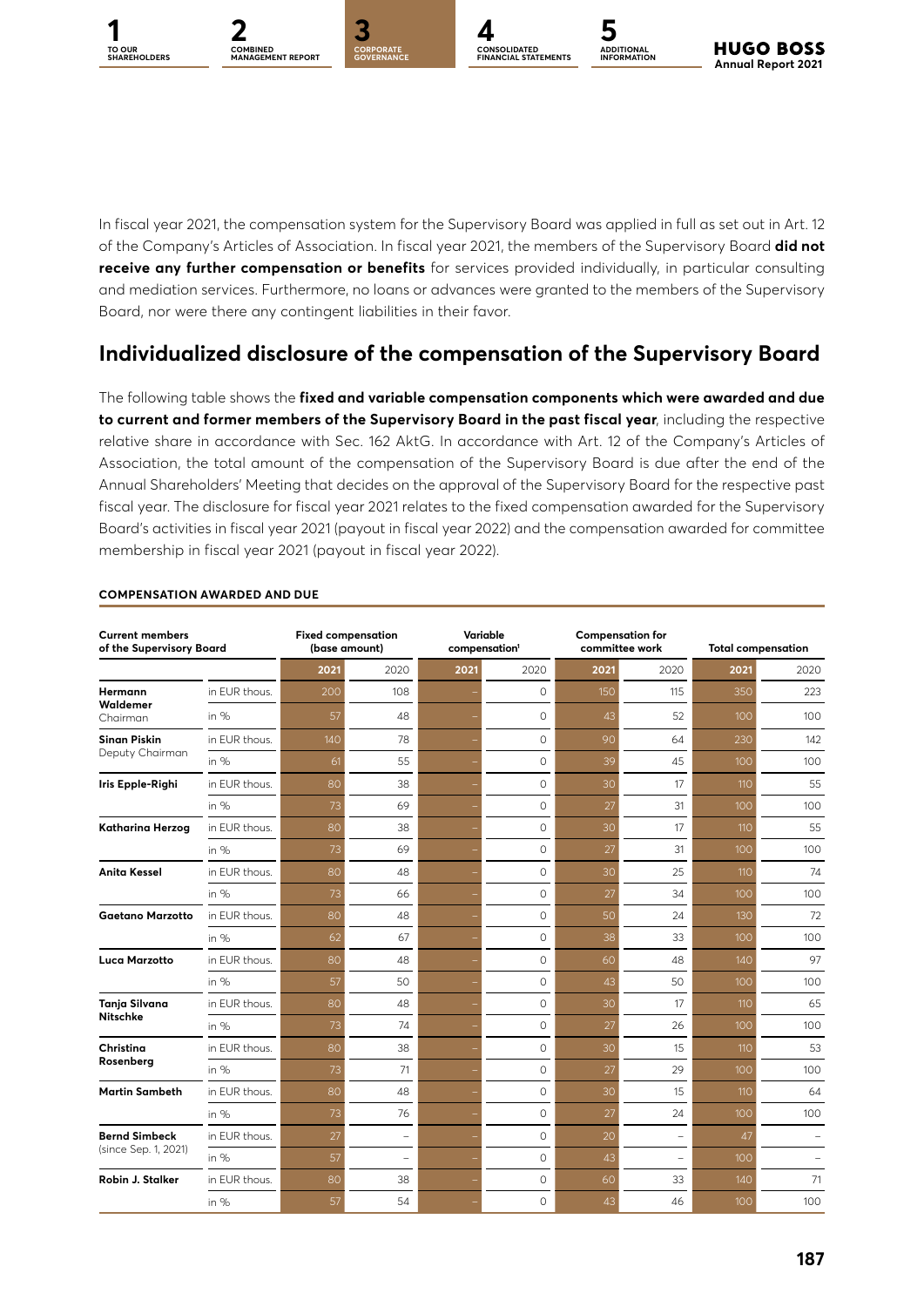



**CONSOLIDATED FINANCIAL STATEMENTS**



#### **COMPENSATION AWARDED AND DUE**

| <b>Former members</b><br>of the Supervisory Board |               | <b>Fixed compensation</b><br>(base amount) |      |      | Variable<br>compensation <sup>1</sup> |      | <b>Compensation for</b><br>committee work |      | <b>Total compensation</b> |  |
|---------------------------------------------------|---------------|--------------------------------------------|------|------|---------------------------------------|------|-------------------------------------------|------|---------------------------|--|
|                                                   |               | 2021                                       | 2020 | 2021 | 2020                                  | 2021 | 2020                                      | 2021 | 2020                      |  |
| <b>Antonio Simina</b>                             | in EUR thous. | 53                                         | 58   |      | $\Omega$                              | 40   | 53                                        | 93   | 111                       |  |
| until Aug. 31, 2021                               | in $%$        | 57                                         | 53   |      | $\Omega$                              | 43   | 47                                        | 100  | 100                       |  |
| Kirsten                                           | in EUR thous. |                                            | 10   |      | $\Omega$                              |      | $\Omega$                                  |      | 10 <sup>°</sup>           |  |
| Kistermann-<br>Christophe<br>until May 27, 2020   | in $%$        |                                            | 100  |      | $\Omega$                              |      | $\Omega$                                  |      | 100                       |  |
| Fridolin Klumpp                                   | in EUR thous. |                                            | 10   |      | $\Omega$                              |      | 6                                         |      | 16                        |  |
| until May 27, 2020                                | in $%$        |                                            | 63   |      | $\Omega$                              |      | 38                                        |      | 100                       |  |
| <b>Michel Perraudin</b>                           | in FUR thous. |                                            | 30   |      | $\Omega$                              |      | 55                                        |      | 85                        |  |
| until May 27, 2020                                | in $%$        |                                            | 36   |      | $\Omega$                              |      | 64                                        |      | 100                       |  |
| Axel Salzmann                                     | in EUR thous. |                                            | 10   |      | $\Omega$                              |      | $\Omega$                                  |      | 10                        |  |
| until May 27, 2020                                | in $%$        |                                            | 100  |      | $\Omega$                              |      | $\Omega$                                  |      | 100                       |  |

**1** From the compensation system valid until July 30, 2020.

The employee representatives, who are members of a trade union, have declared they will pass their compensation to the Hans Böckler Foundation in accordance with the guidelines of the German Trade Union Confederation.

### **Comparative presentation of compensation and earnings development**

The following comparative presentation shows the annual change in the compensation awarded and due to current and former members of the Managing Board and Supervisory Board, the **Company's earnings development** (in terms of sales, EBIT, the Group's net income, and net income of HUGO BOSS AG) and the **compensation of employees on a full-time equivalent basis**, the latter being based on the average wages and salaries of HUGO BOSS employees throughout the Group in the respective fiscal year.

| (Annual change in %)               | 2021 vs. 2020 | 2020 vs. 2019 | 2019 vs. 2018 | 2018 vs. 2017 | 2017 vs. 2016 |
|------------------------------------|---------------|---------------|---------------|---------------|---------------|
| Key earnings figures               |               |               |               |               |               |
| Group sales                        | 43%           | (33)%         | 3%            | 2%            | $1\%$         |
| Group's operating result (EBIT)    | 197%          | (169)%        | (1)%          | 2%            | 30%           |
| Group's net income                 | 166%          | (207)%        | (13)%         | 2%            | 19%           |
| Net income of HUGO BOSS AG         | 163%          | (191)%        | (14)%         | (17)%         | 10%           |
| Employee compensation <sup>1</sup> |               |               |               |               |               |
| Employees HUGO BOSS Group          | $9%^{2}$      |               |               |               |               |

### **COMPARATIVE INFORMATION – MANAGING BOARD AND SUPERVISORY BOARD COMPENSATION IN COMPARISON WITH EMPLOYEE COMPENSATION AND EARNINGS DEVELOPMENT**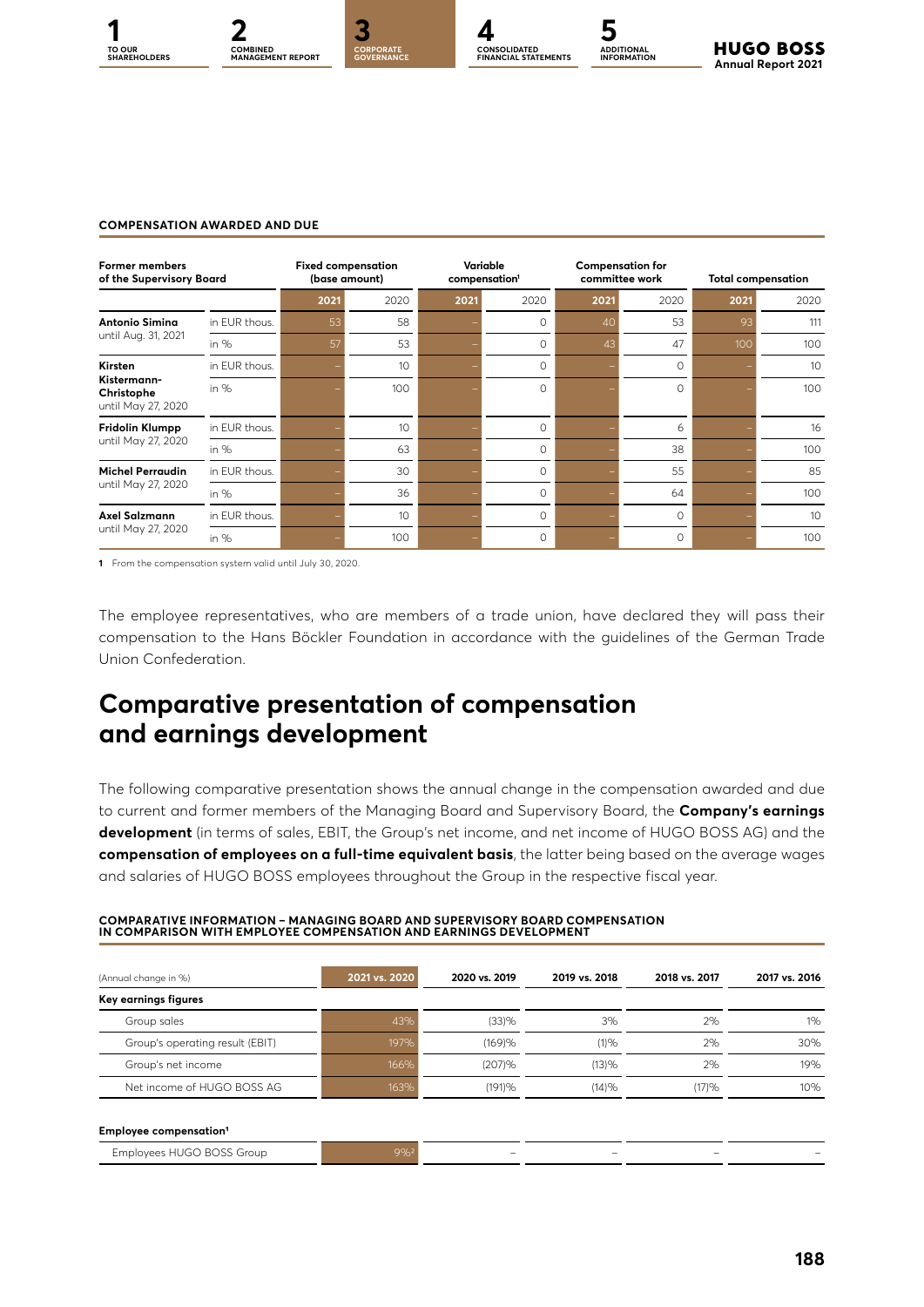





**CONSOLIDATED FINANCIAL STATEMENTS**



| (Annual change in %)                                                                                | 2021 vs. 2020 | 2020 vs. 2019            | 2019 vs. 2018 | 2018 vs. 2017 | 2017 vs. 2016 |
|-----------------------------------------------------------------------------------------------------|---------------|--------------------------|---------------|---------------|---------------|
| <b>Compensation of the Managing Board</b>                                                           |               |                          |               |               |               |
| Members of the Managing Board as of<br>December 31, 2021                                            |               |                          |               |               |               |
| Daniel Grieder<br>(Chairman since 06/2021)                                                          |               |                          |               |               |               |
| Yves Müller (since 12/2017;<br>Spokesperson of the Managing Board<br>from 07/2020 until 05/2021)    | 70%           | 7%                       | (27)%         | 1647%         |               |
| Dr. Heiko Schäfer (since 03/2020)                                                                   | 59%           |                          |               |               |               |
| Oliver Timm (since 01/2021)                                                                         |               | $\overline{\phantom{0}}$ |               |               |               |
| Ingo Wilts (from 08/2016 until 02/2022)                                                             | 36%           | 1%                       | (25)%         | 39%           | 227%          |
| Former members of the Managing Board                                                                |               |                          |               |               |               |
| Mark Langer (Chairman from<br>05/2016 until 07/2020, Ordinary<br>member from 01/2010 until 2005/16) | 24%           | (46)%                    | (27)%         | 25%           | 76%           |
| <b>Bernd Hake</b><br>(from 03/2016 until 07/2019)                                                   |               | (48)%                    | (81)%         | 48%           | 215%          |
| Christoph Auhagen<br>(from 12/2009 until 04/2016)                                                   |               | $\overline{\phantom{0}}$ | ÷             |               |               |
| Claus-Dietrich Lahrs (Chairman<br>from 08/2008 until 02/2016)                                       |               |                          |               |               |               |
| Members of the Supervisory Board<br>as of December 31. 2021                                         |               |                          |               |               |               |
| Hermann Waldemer (since 05/2015;<br>Chairman since 05/2020)                                         | 57%           | 47%                      | (18)%         | 4%            | (9)%          |
| Sinan Piskin (since 11/2008; Deputy<br>Chairman since 05/2020)                                      | 62%           | 37%                      | (18)%         | 4%            | (9)%          |
| Iris Epple-Righi (since 05/2020)                                                                    | 99%           |                          |               |               |               |
| Katharina Herzog (since 05/2020)                                                                    | 99%           |                          |               |               |               |
| Anita Kessel (since 05/2015)                                                                        | 49%           | (8)%                     | (18)%         | 4%            | (9)%          |
| Gaetano Marzotto (since 02/2010)                                                                    | 80%           | 81%                      | (18)%         | 4%            | (9)%          |
| Luca Marzotto (since 02/2010)                                                                       | 45%           | (7)%                     | (18)%         | 4%            | (9)%          |
| Tanja Silvana Nitschke (since 05/2015)                                                              | 68%           | 64%                      | (18)%         | 4%            | (9)%          |
| Christina Rosenberg (since 05/2020)                                                                 | 106%          |                          |               |               |               |
| Martin Sambeth (since 08/2016)                                                                      | 73%           | 59%                      | (18)%         | 4%            | 142%          |
| Bernd Simbeck (since 09/2021)                                                                       |               |                          |               |               |               |
| Robin J. Stalker (since 05/2020)                                                                    | 96%           |                          |               |               |               |
| Former members of the Supervisory Board                                                             |               |                          |               |               |               |
| Antonio Simina (until 08/2021,<br>Deputy Chairman until 05/2020)                                    | (16)%         | (44)%                    | (22)%         | 4%            | (9)%          |
| Kirsten Kistermann-Christophe<br>(until 05/2020)                                                    |               | (75)%                    | (18)%         | 4%            | (9)%          |
| Fridolin Klumpp (until 05/2020)                                                                     |               | (75)%                    | (18)%         | 4%            | (9)%          |
| Michel Perraudin<br>(Chairman until 05/2020)                                                        |               | (72)%                    | (15)%         | 3%            | $(8)\%$       |
| Axel Salzmann (until 05/2020)                                                                       |               | (75)%                    | (18)%         | 4%            | (9)%          |

1 In accordance with Sec. 26J (2) sentence 2 EGAktG ["Einführungsgesetz zum Aktiengesetz": German Introductory Act to the Stock Corporation Act], a<br>is not year of the average employee compensation on a full-time equivalent

working hours and personnel costs.